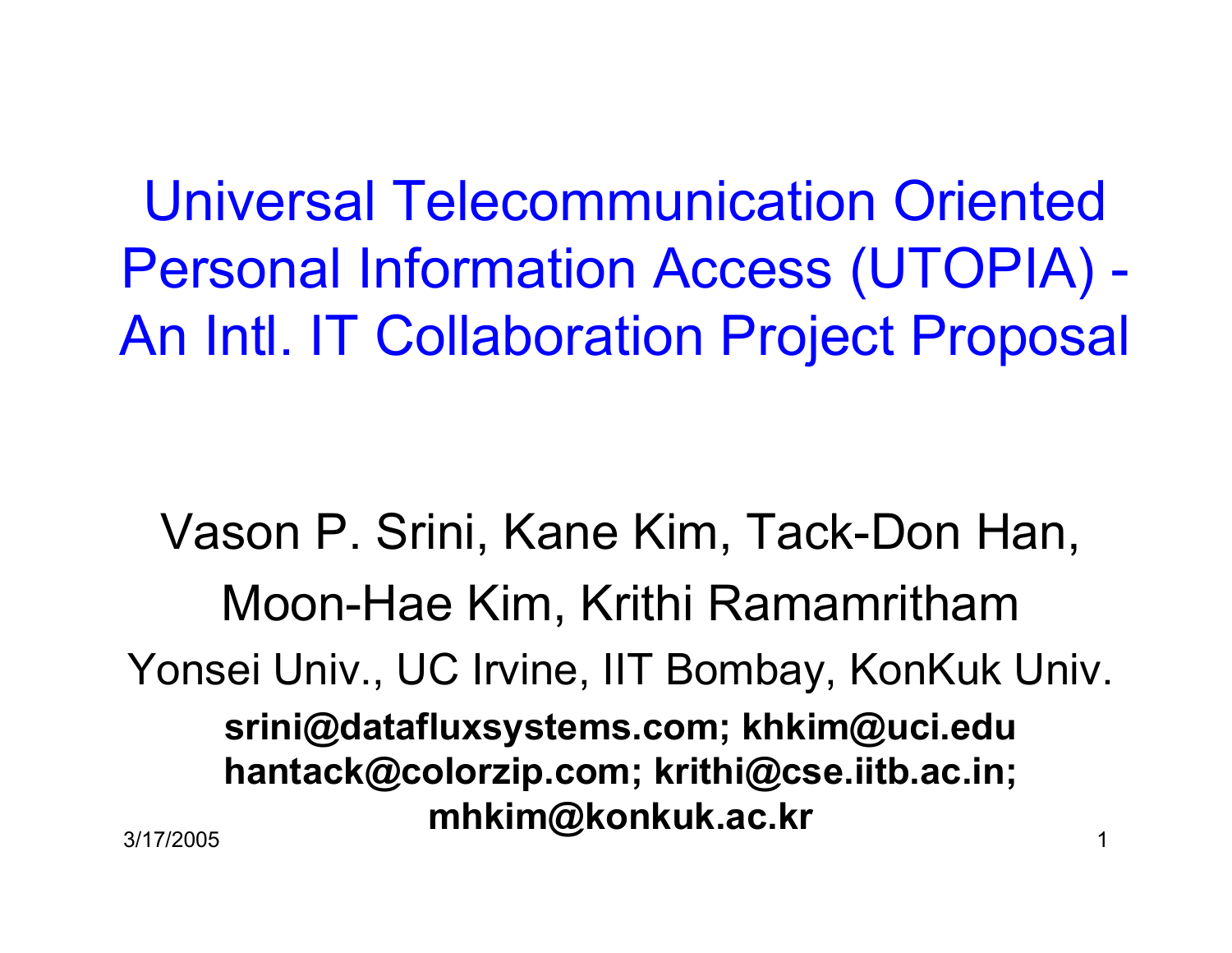# **Outline**

- •UTOPIA and enabling technologies
- •Brainpower needed for developing UTOPIA
- •Sculpture and Software - an analogy
- •Cultural advantages, religion, and challenges
- •Possibilities of co-operation in competitive societies – what are the mechanisms?
- •Impact on infrastructures and operating modalities - rural areas
- 3/17/2005 $\overline{5}$ •UTOPIA Projects and Pricing structure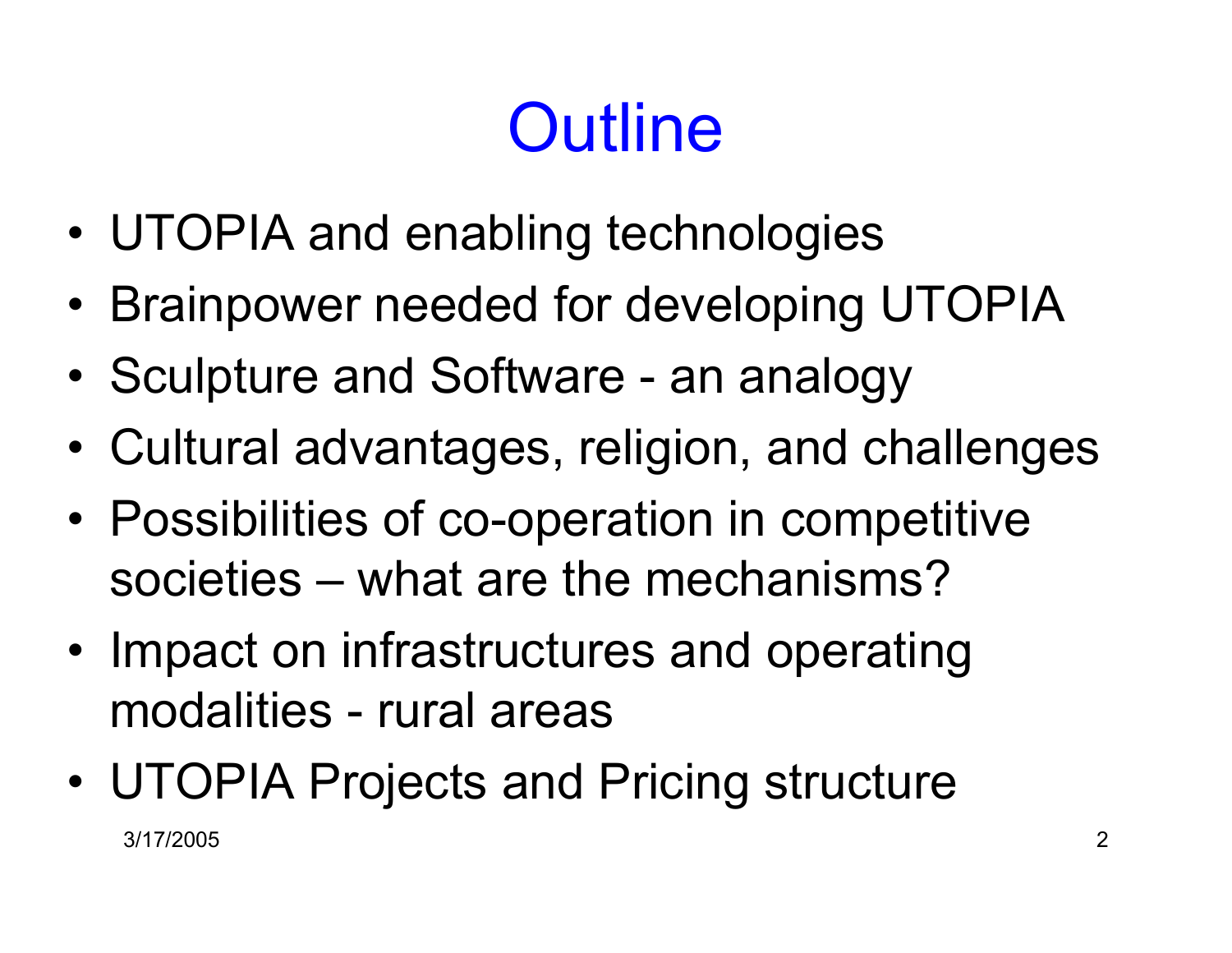# UTOPIA

- Global Universal Telecommunication Oriented Personal Information Access
- Local University/Town (village) Level Object based Personal Information Access
- Use robust PDAs, smartphones, and thin clients for<br>User interface and display in developing countries user interface and display in developing countries.
- Leverage mechanisms and protocols developed for<br>Distributed and Grid Computing to obtain accoss to Distributed and Grid Computing to obtain access tocomputing resources.
- Use PCs, Laptops, and other computers as<br>intermediaties for communication and store intermediaries for communication and storage.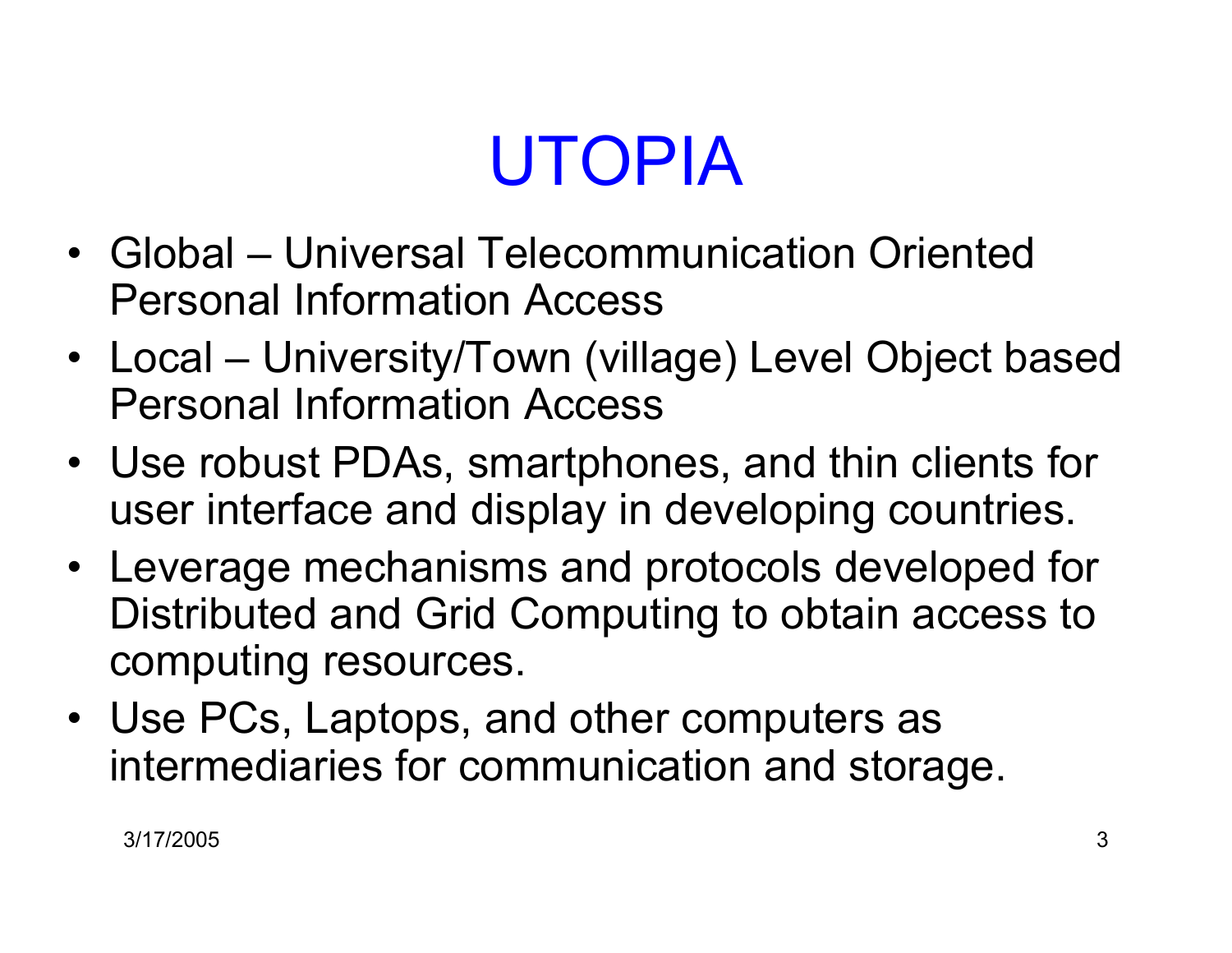# Enabling Technologies

- •Cell phones and Smartphones
- •Wireless communications (802.11ag, WiFi, WiMAX)
- • Low-cost sensors (digital camera, video camera, microphone, infrared camera, pressure sensors)
- •Distributed real-time middleware (TMO)
- Realistic viewing on smartphones
- •Information Grid and real-time Grid computing
- 3/17/2005 $\frac{4}{3}$ •  $\overline{\mathrm{Ad}}$ -hoc networks and mesh networks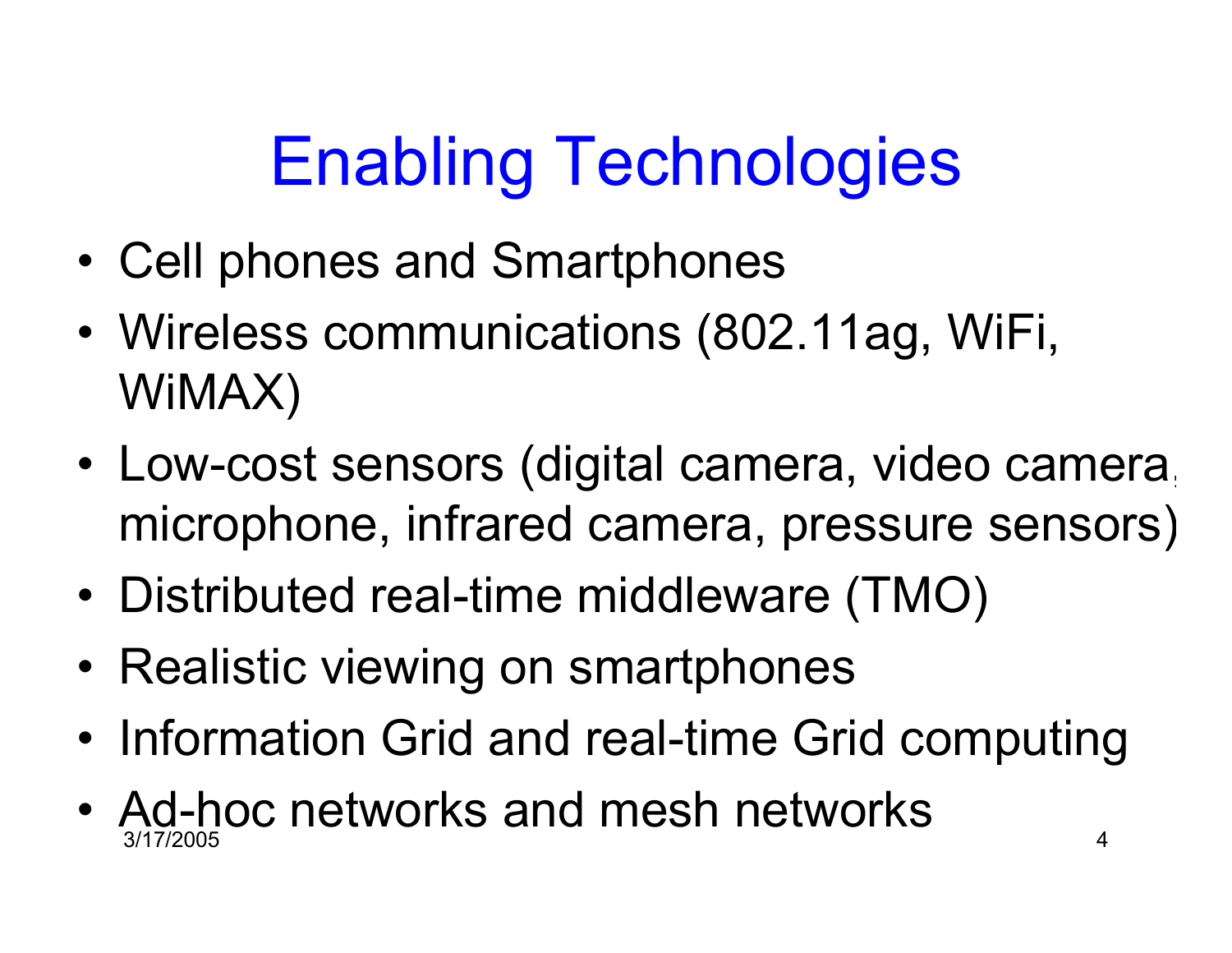## Technical Challenges

- Diverse user interfaces:
	- –touch sensitive display with stylus,
	- speech recognition for many languages,
	- colorcode/camera combination for object recognition
- Low-cost PDAs that are reliable and robust.
- NANOS small foot-print real-time OS that can handle<br>the user interfaces and real time user interactions the user interfaces and real-time user interactions.
- Base stations that are self-sustaining and low-cost for<br>deployment in rural areas for high data rate wireless deployment in rural areas for high data rate wirelesscommunication.
- Intensive efforts in modeling, analysis, language<br>translations, and annlication software translations, and application software.
- <sup>3/17/2005</sup> s, villages, rural areas, and cities.  $100$ • Lots of field trials have to be conducted in universities,<br> $\frac{3717/2005}{20005}$  willoges, rural areas, and eities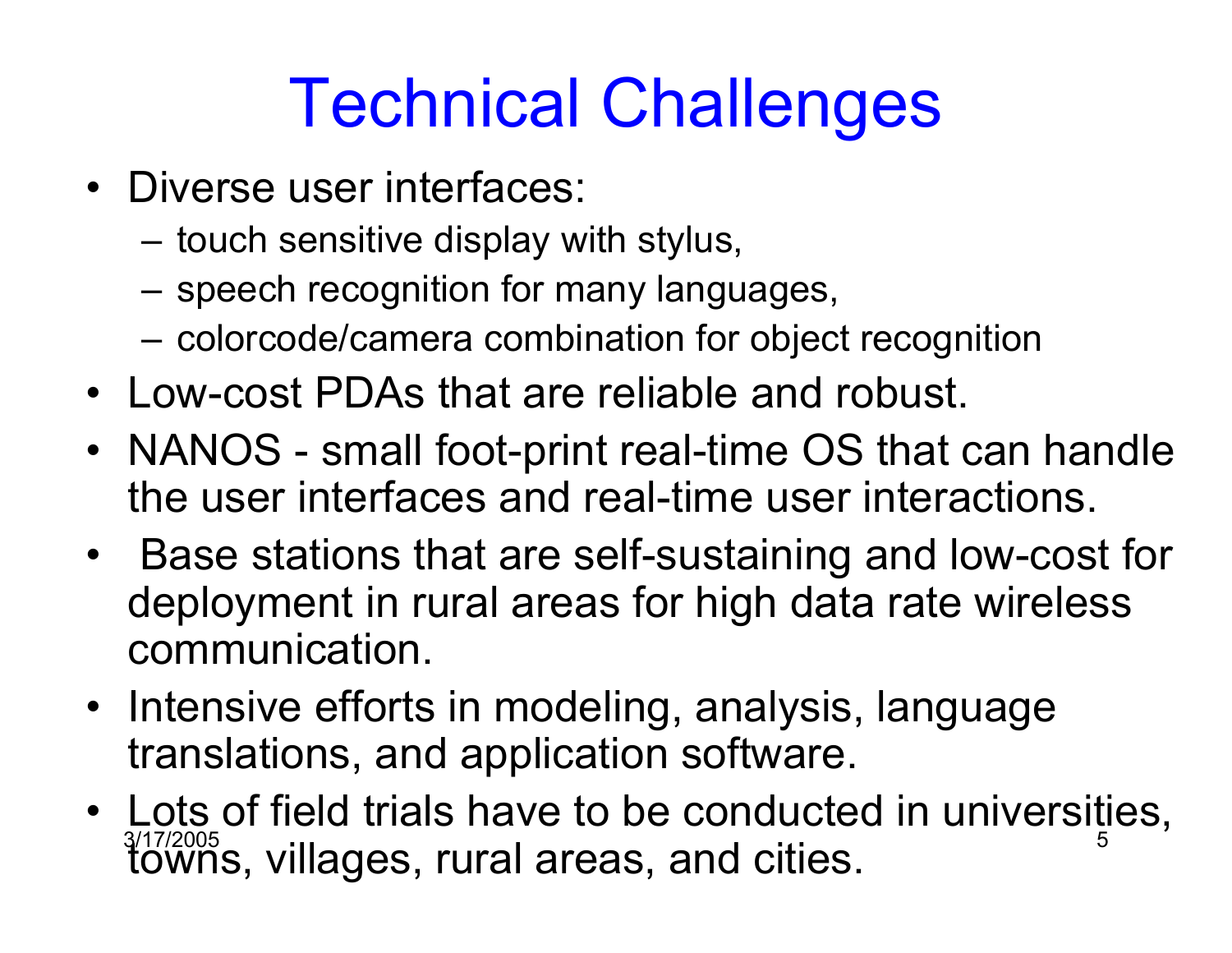#### PC - World Market

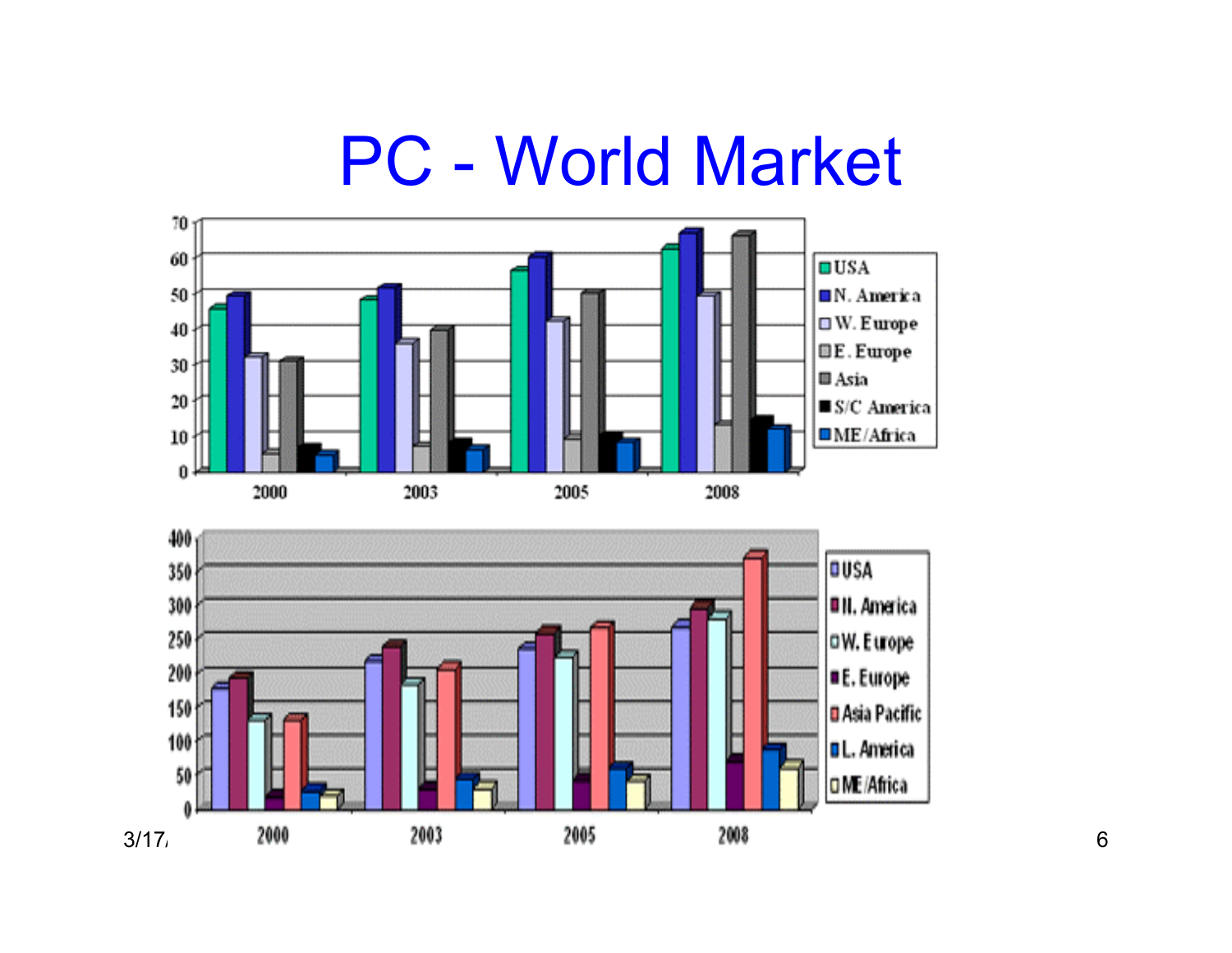### PC - World Market for Next Decade

- •China - 120 M to 130 M
- India 100 M to 110 M
- Brazil 40 M to 60 M
- IISA 300 M to 350 USA - 300 M to 350 M
- EU 200 M to 220 M
- ME 60 M to 70 M
- $\bullet$   $\,$   $\Delta$ trica  $\,$   $\rm SU\,$   $\,$   $\rm M\,$  to  $\,$  1 (  $\,$ Africa 80 M to 100 M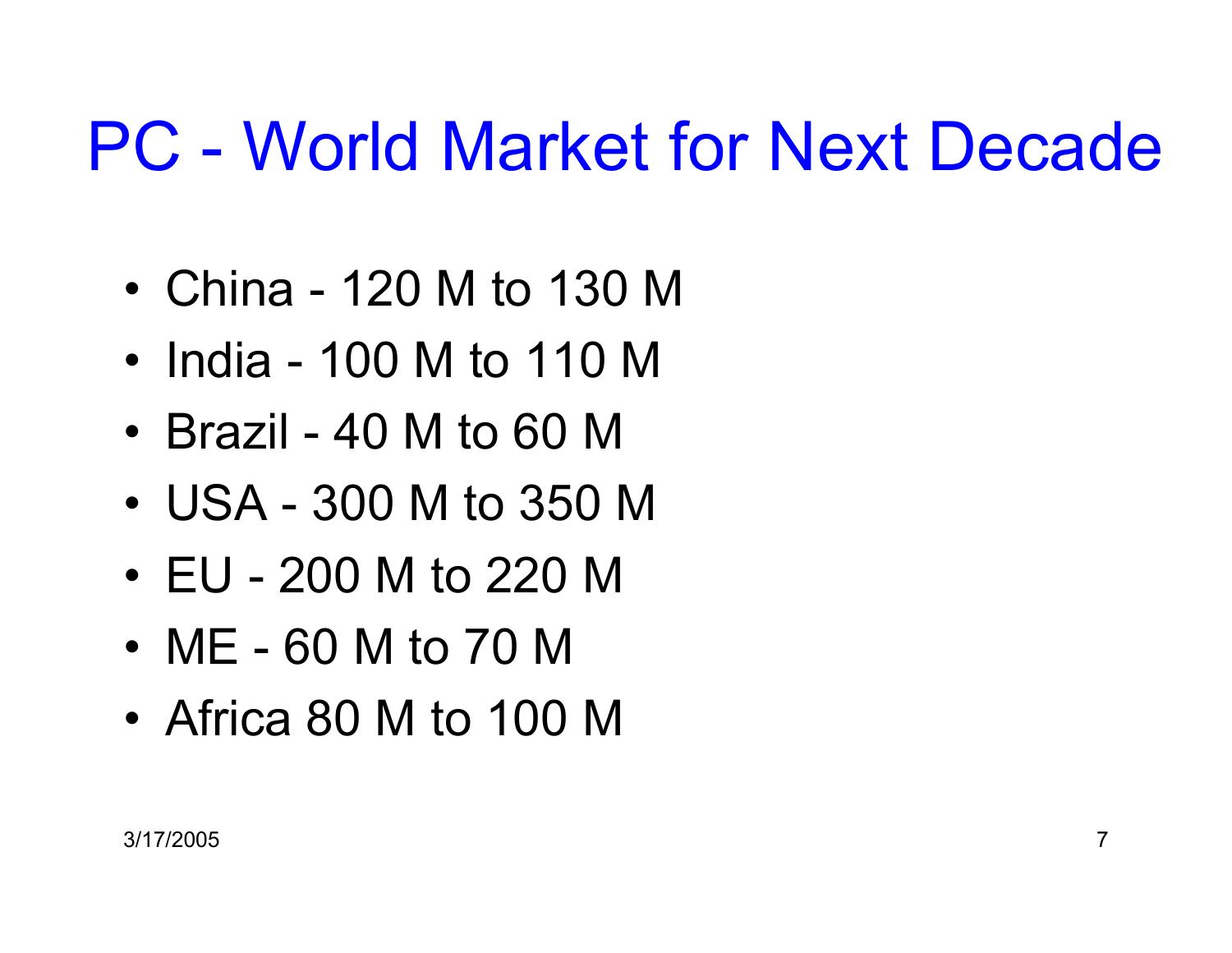### Cell Phones

- 675 M units in 2004
- 580 M units in 2003
- •18% to 20% growth rate
- • Nokia (30.8%), Samsung (13.8%), Motorola (13.45) are the top three suppliers
- cell phones in India 45 M in 2004
- •cell phones in China - 320 M in 2004
- •Growth rate could be higher if telecom market is opened up for competition.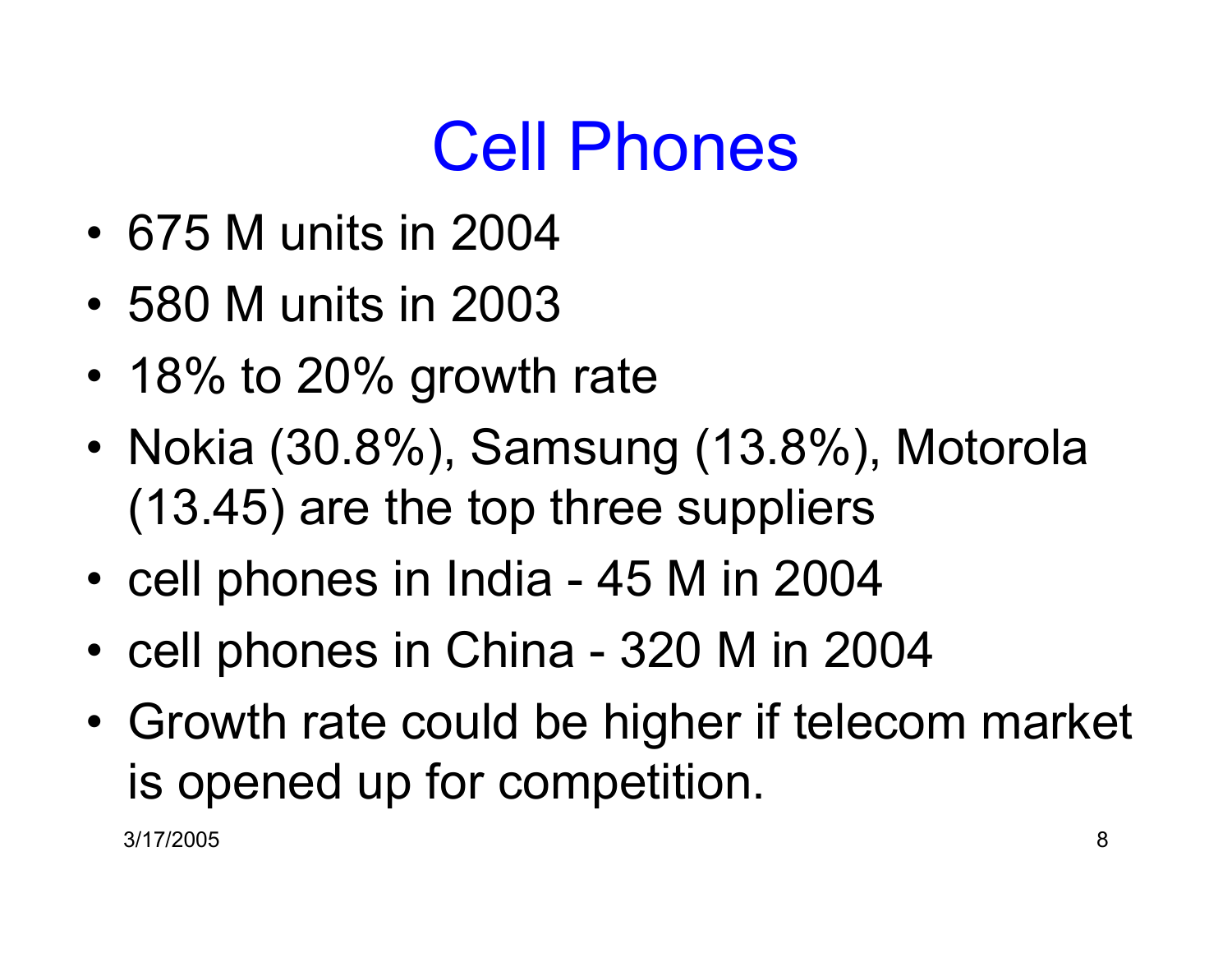## Cell Phone Market for Next Decade

- Low-cost smartphones can enable UTOPIA in the next ten years
- •More than 700 M phones in India for education and personal access
- •More than 600 M phones in China
- •More than 600 M phones in Africa
- •More than 1200 M phones for the rest of the world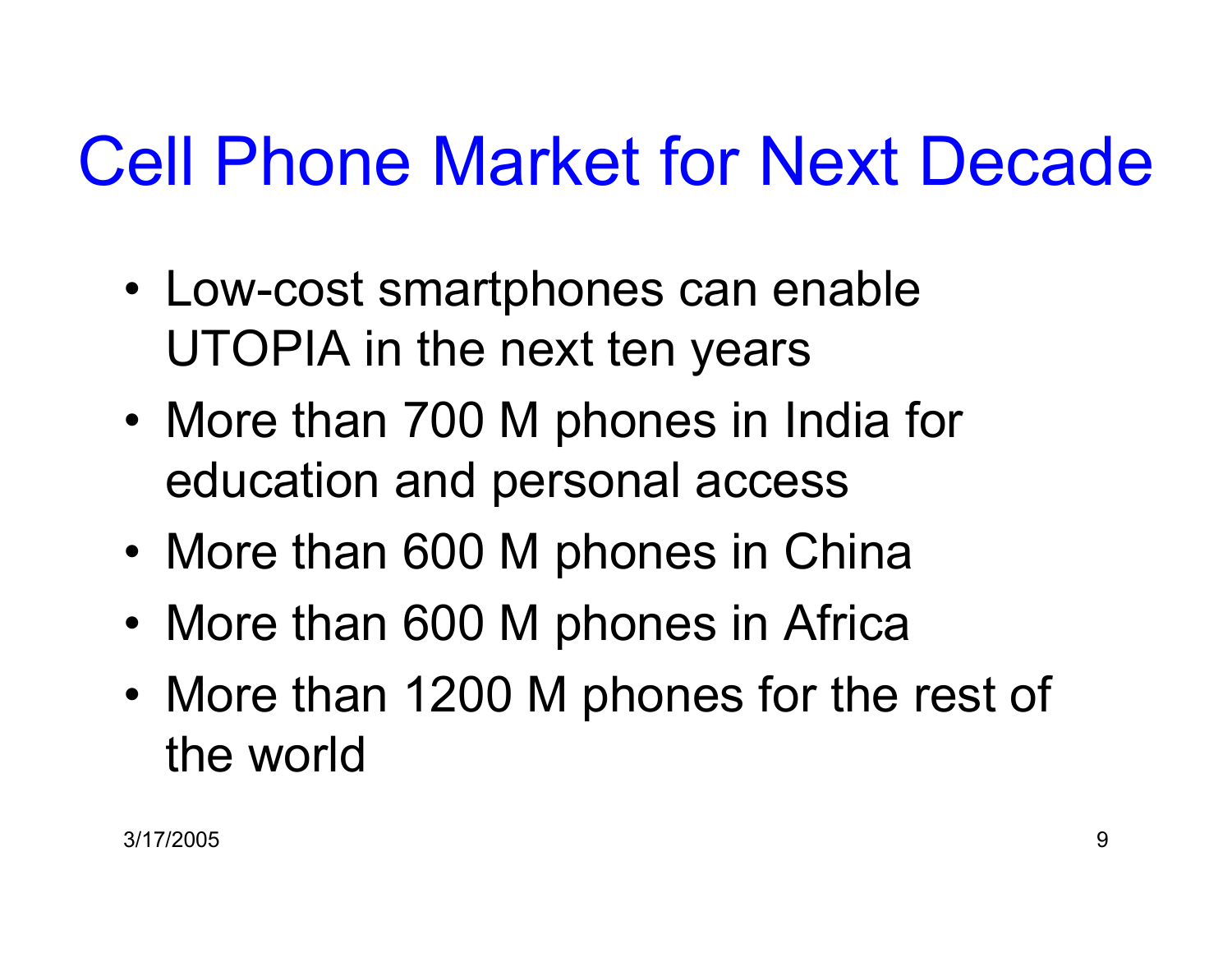#### Growth Comparison

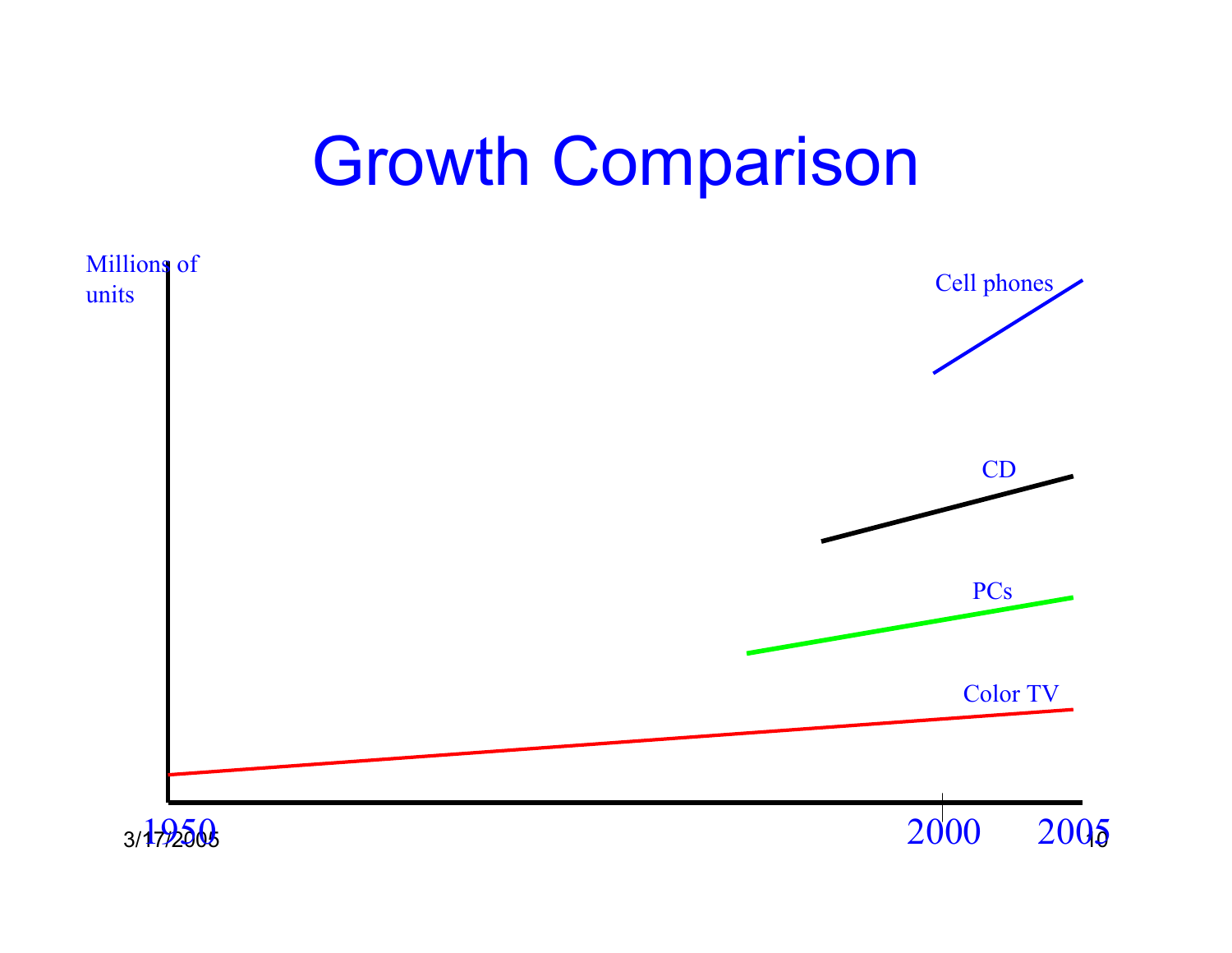# Brainpower Needed for UTOPIA

- Financial experts for developing novel approaches for funding rural entrepreneurs.
- Legal experts for developing institutions in rural areas.
- •Business experts for developing business models.
- $\bullet$  Communication and technology experts for adapting wireless technology to the rural needs.
- Programmers and analysts for modeling, simulation,<br>end implementation and implementation.
- • Sociologists and economists for planning and organizing.

3/17/2005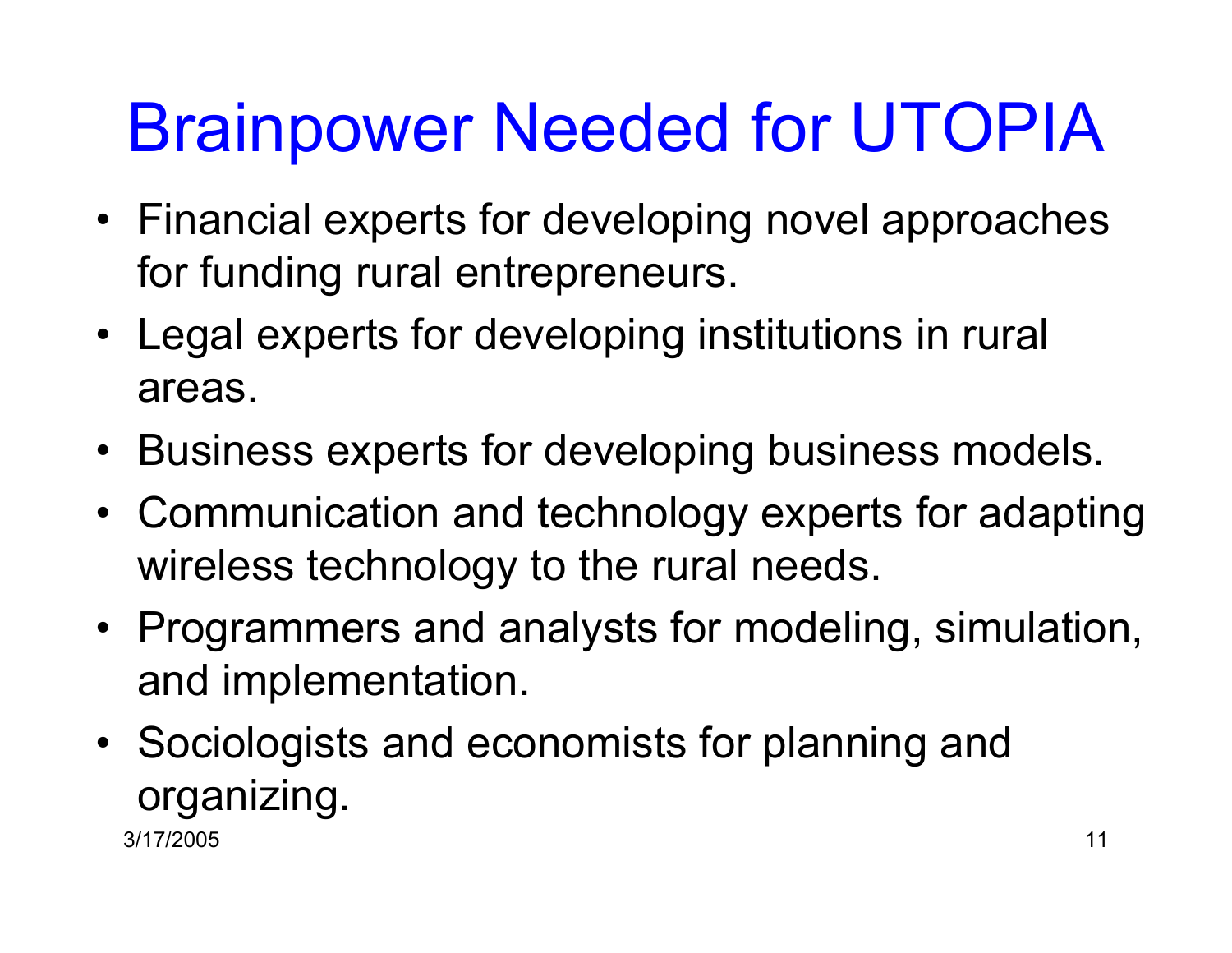# **Sculpture**

- •Abundance of basic material (granite rocks) in<br>cortain parts of the world certain parts of the world
- •Simple tools – hammer and chisels
- •Outsourcing – sometime it is cheaper to move projects and sculptors to places where therocks are
- •Terrific imagination on the part of the chief<br>architect / squiptor architect / sculptor
- •Mental visualization of the end result by<br>individual squiptors individual sculptors
- 3/17/2005 $5 \hspace{2.5cm} \text{12}$ •Effective training of young sculptors by seniors  $\frac{1}{2}$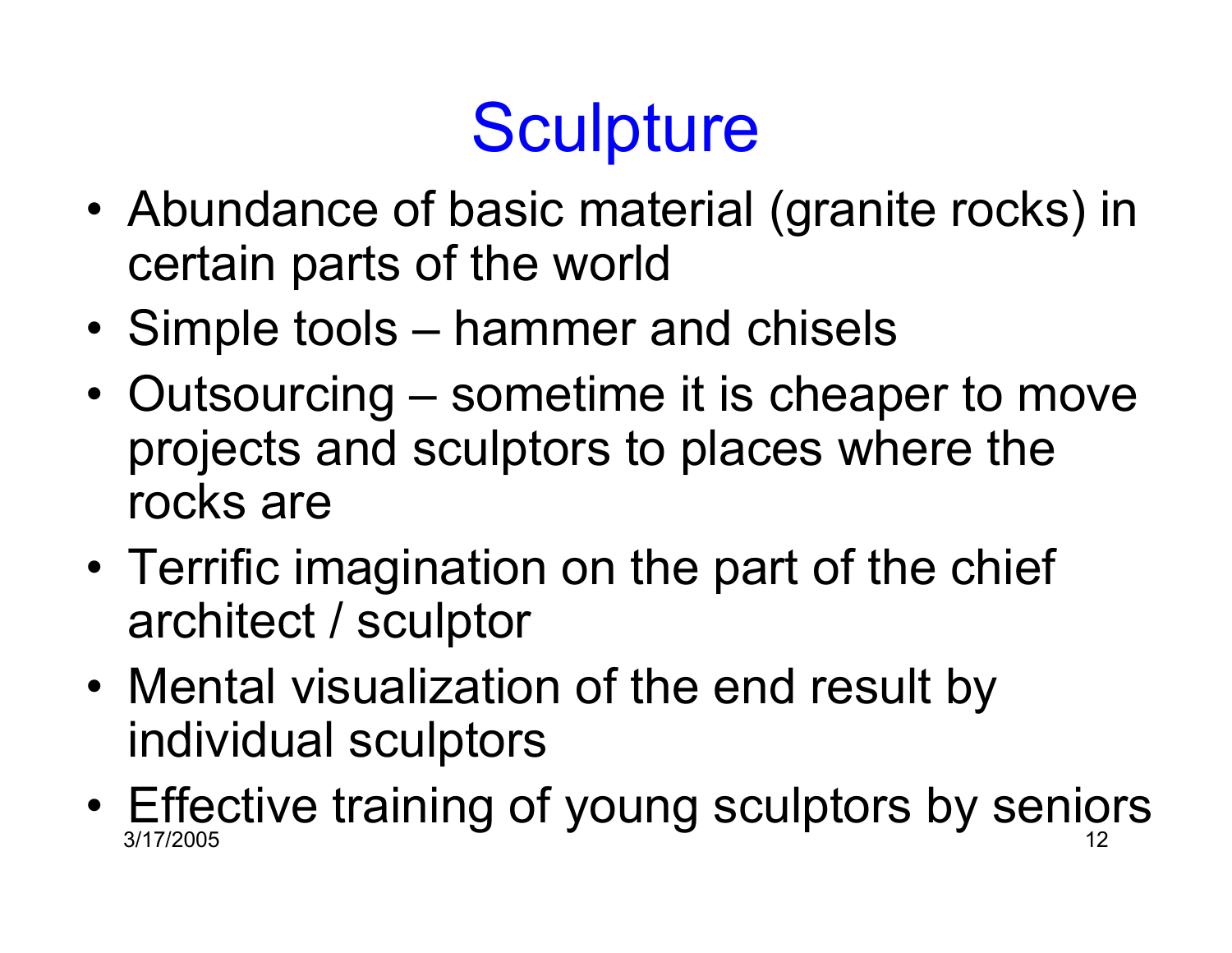### **Software**

- Abundance of people with basic programming skills (C, Java, DB2) in India, China,Korea
- Simple tools Desktop computers, compilers for programming languages, user interface tools
- Outsourcing cheaper to move software projects to places where programmers and engineers arelocated.
- Knowledge of how things work and terrific imagination on the part of systems analysts and programmers
- 3/17/2005 $5^{13}$ • Training of new programmers and analysts using<br>managements to analyses the settle and training institution programming teams and vocational training institutions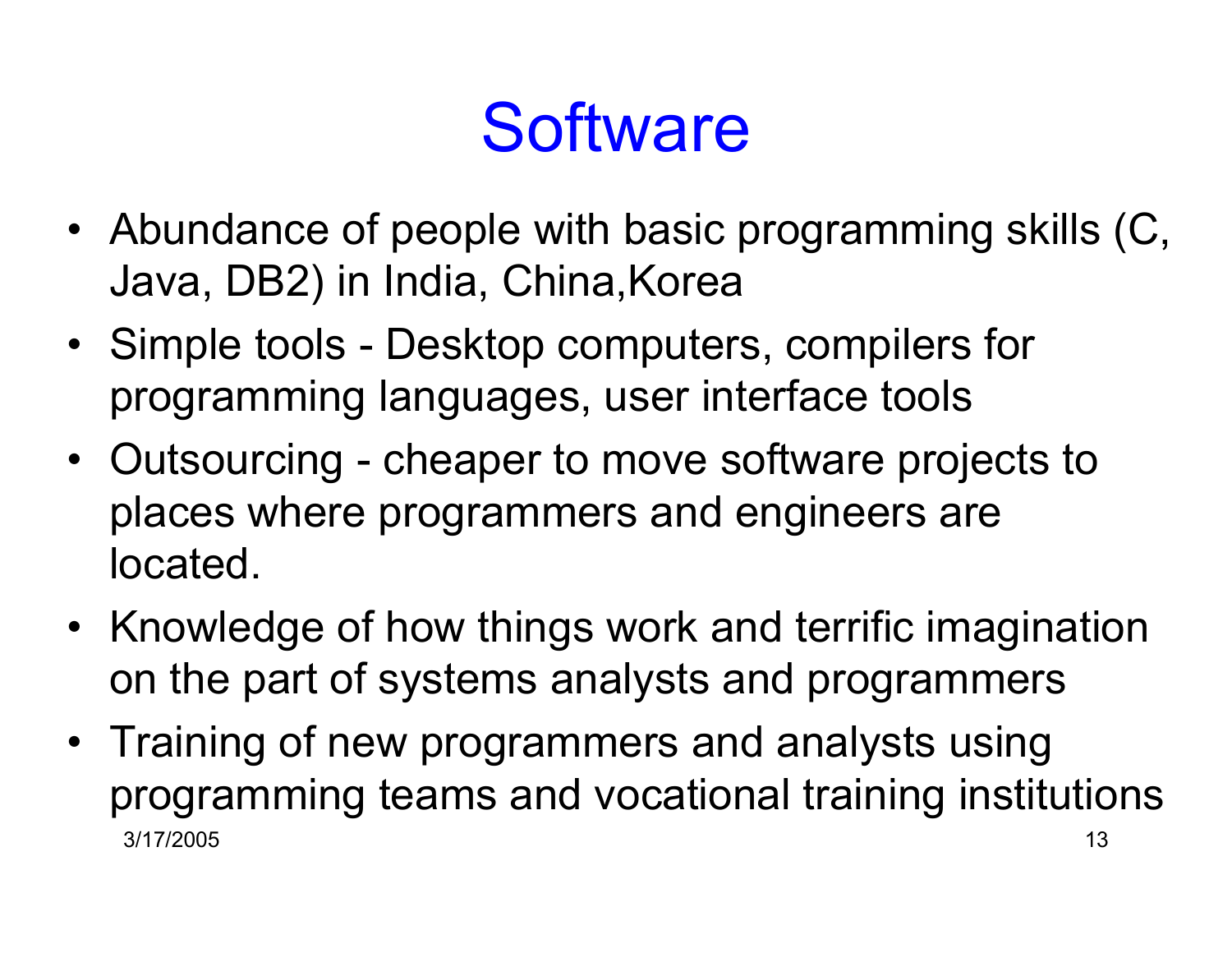# **Culture**

- Cultural differences and economic opportunities resulted in conflicts, colonialism, and mutual suspicionprior to industrial revolution.
- Marginal trickling down of industrial revolution to Asia<br>Finite 1940s due to colonialism until 1940s due to colonialism.
- Benefits of industrial revolution spread to NEA, SEA,<br>and India only in the second half of 20th contury to and India only in the second half of 20<sup>th</sup> century to alleviate poverty, disease, and increase agriculturalproductivity.
- 3/17/2005 $14$ • IT revolution has the capability to promote progress in<br>the next decade for all countries and LIS could provide the next decade for all countries and US could provide the leadership with countries such as China, India, EU,Japan, and Korea.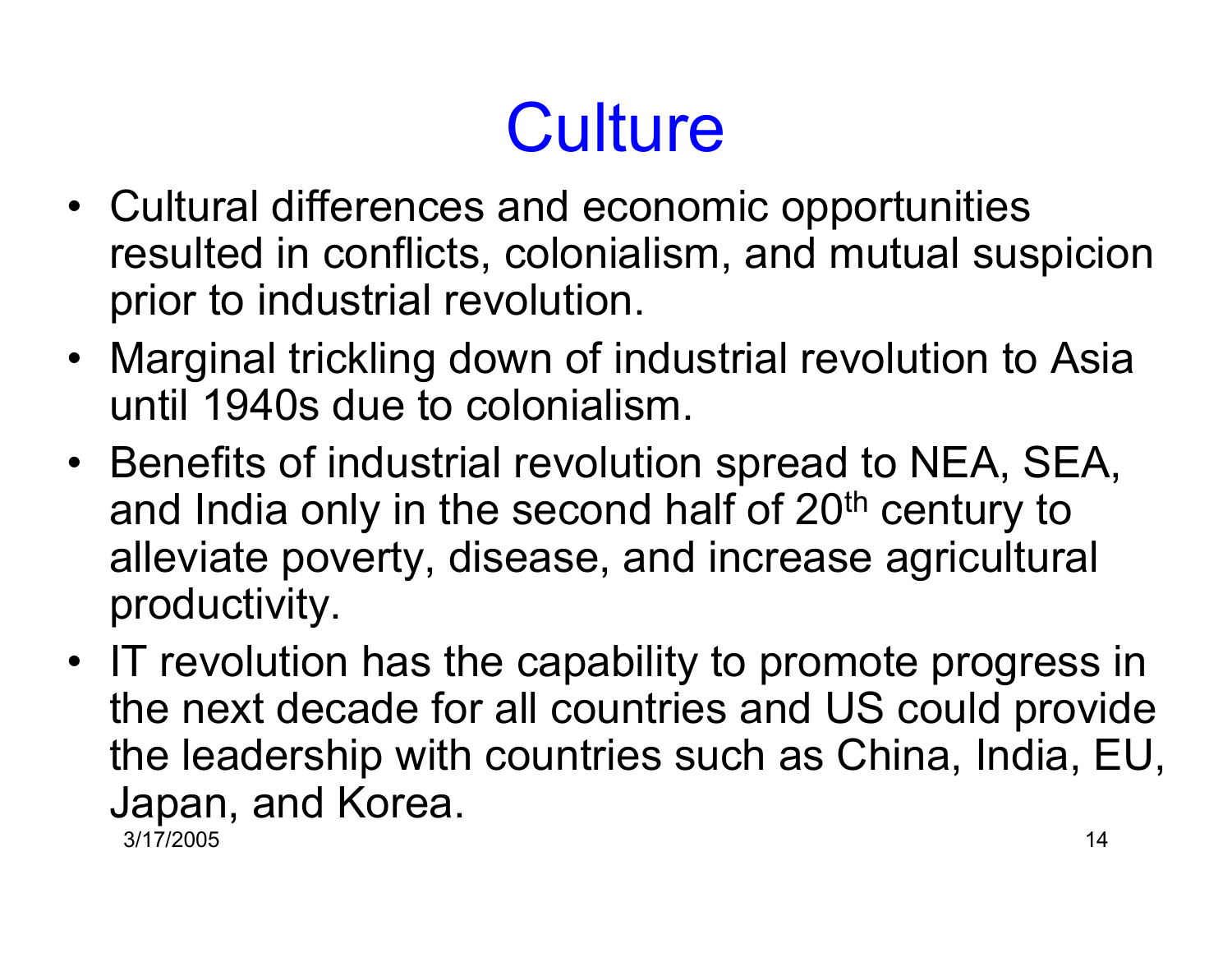#### World Cultures Prior to Industrial Revolution

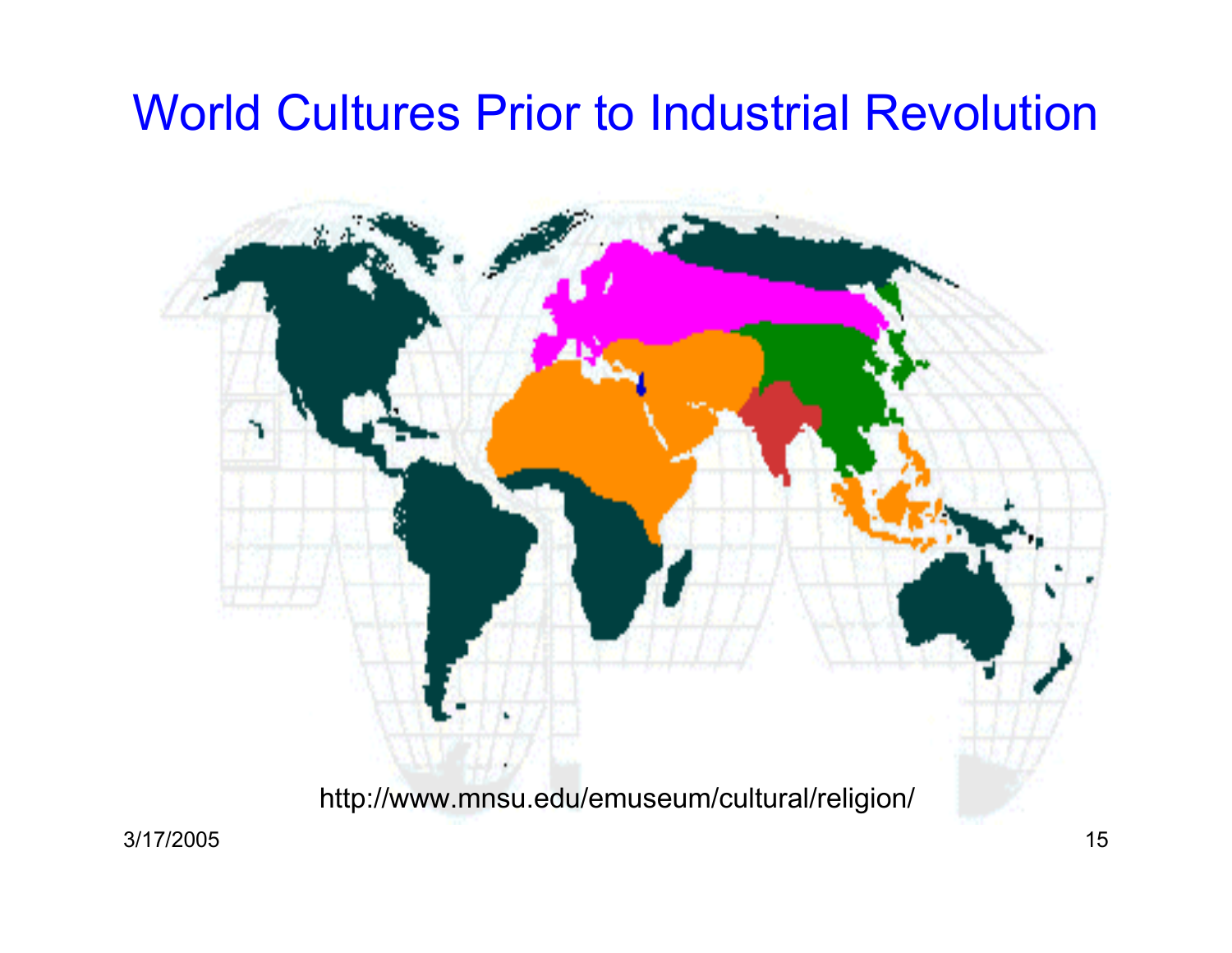#### Cultures Before Industrial Revolution

- •• **Animism** – existence of spiritual beings
- •• <u>Christianity</u>
- <u>Hinduism</u>
- <u>Islam</u>
- Judaism
- <u>Buddhism</u>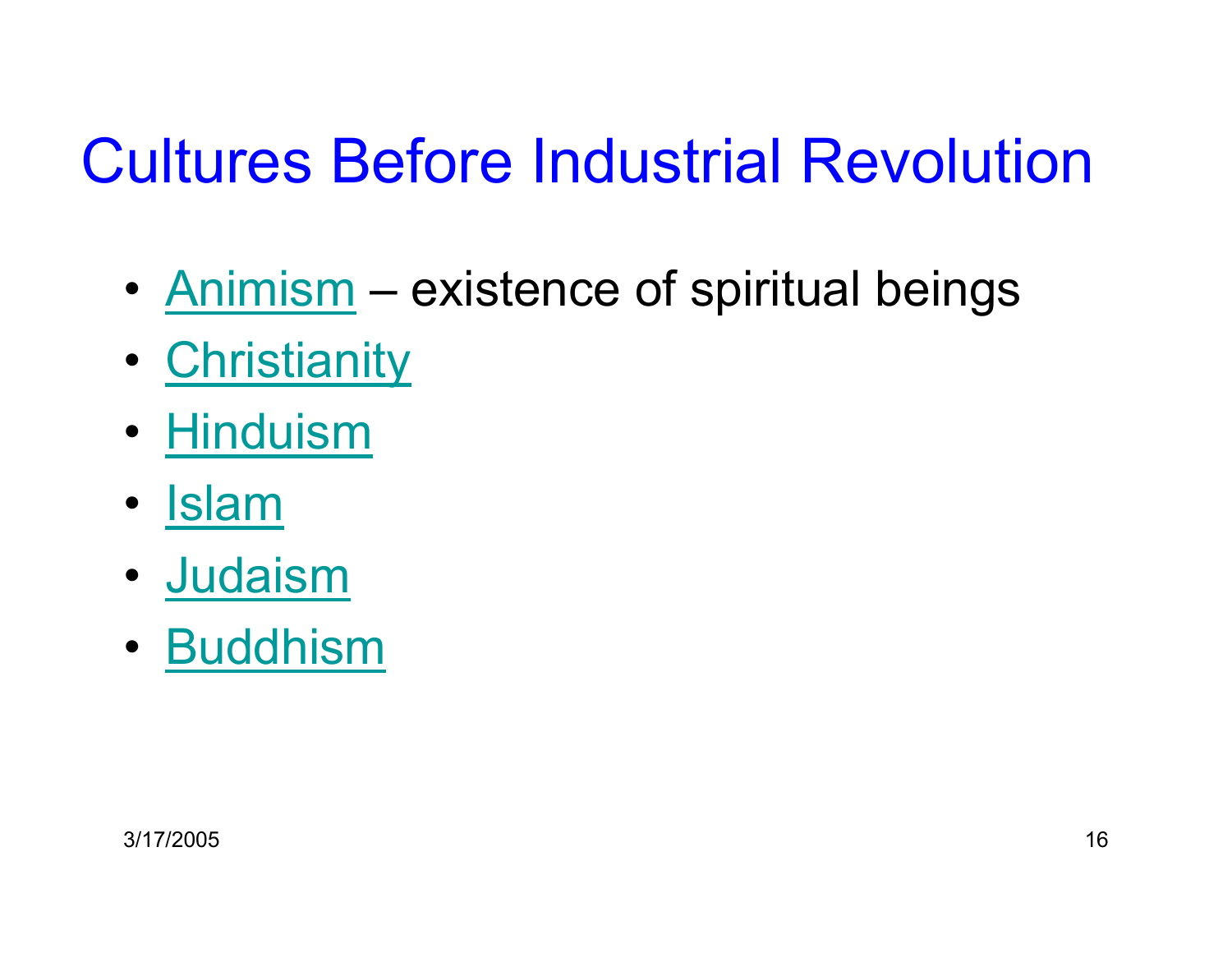# Major Religions of 21<sup>st</sup> Century

Christianity 2 billion Roman Catholicism: 1.1 billion Protestantism: 360 millionEastern Orthodoxy: 220 million Anglicanism: 84 million Other Christians: 280 million Islam 1.3 billion Sunnism: 940 million Shiism 120 millionHinduism 900 million Secular/Nonreligious/Agnostic/Atheist 850 millionBuddhism 360 million Chinese traditional religion 225 millionPrimal indigenous 150 million African Traditional and Diasporic 95 millionSikhism 23 millionJuche 19 million Spiritism 14 millionJudaism 14 million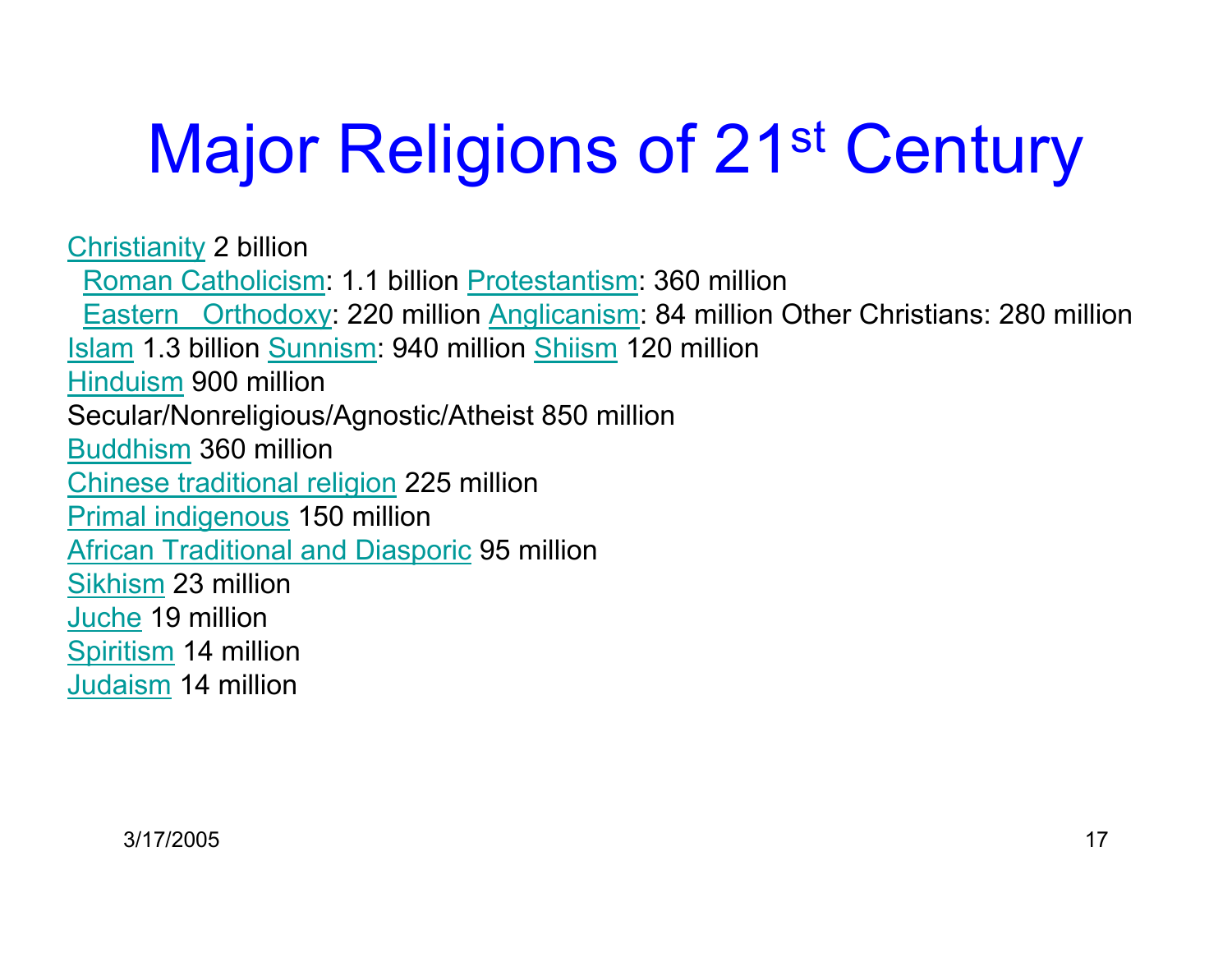#### Top 10 Organized Religions in theWorld and Impact of IT in 2004

- Christianity 30%
- Islam 10%
- Hinduism 8%
- Buddhism 8%
- Sikhism 12%
- Judaism 70%
- Bahá'í Faith 15%
- Confucianism 10%
- Jainism 10%
- Shintoism 7%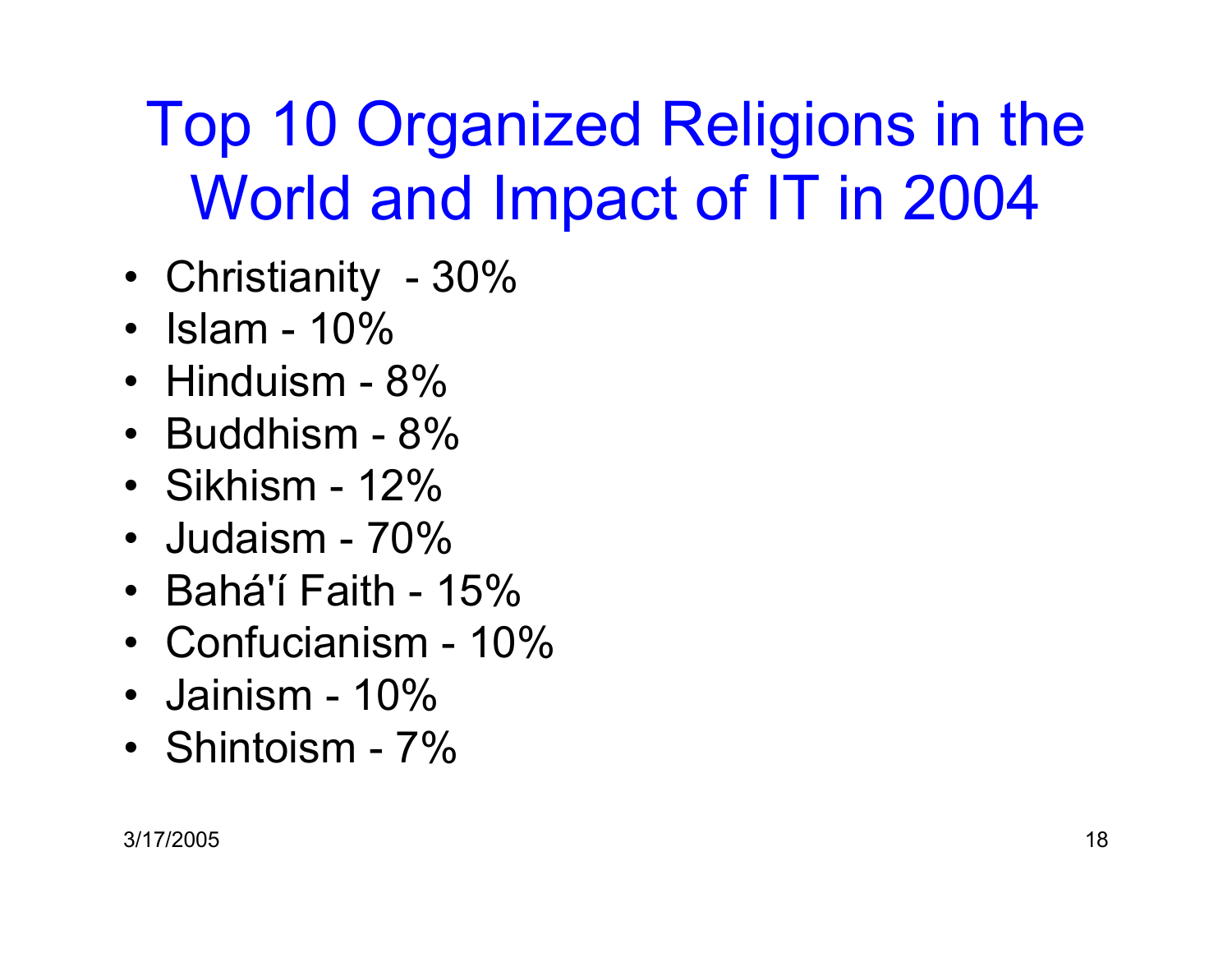#### Pie Chart of World Religions - 21<sup>st</sup> Century



3/17/2005

<sup>19</sup> http://www.adherents.com/Religions\_By\_Adherents.html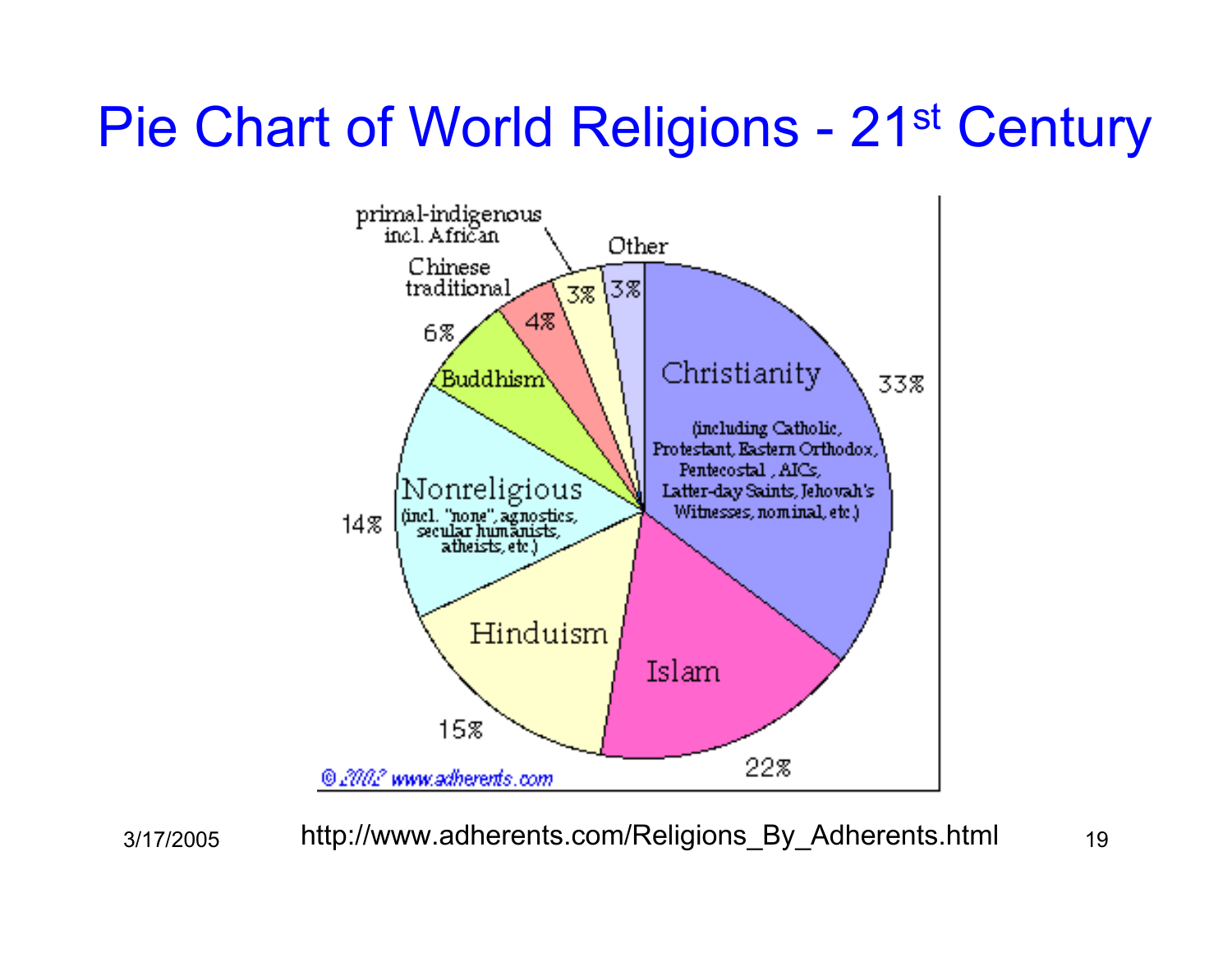# Cultural Challenges

- Wealth and resource gap within regions, states, and among countries.
- Countries are polarized on ideological or religious grounds.
- Polarization within countries and within states.
- Low adult literacy rate in countries like India and large<br>bousebolds (6 to 8 people) households (6 to 8 people)
- PC penetration impeded by local tariffs.
- Ratio of urban vs rural population in countries
- 3/17/2005 $5^{\circ}$  20 • The assumption of economics (there is basic<br>information available about the state of the m information available about the state of the market) isnot true in rural areas and villages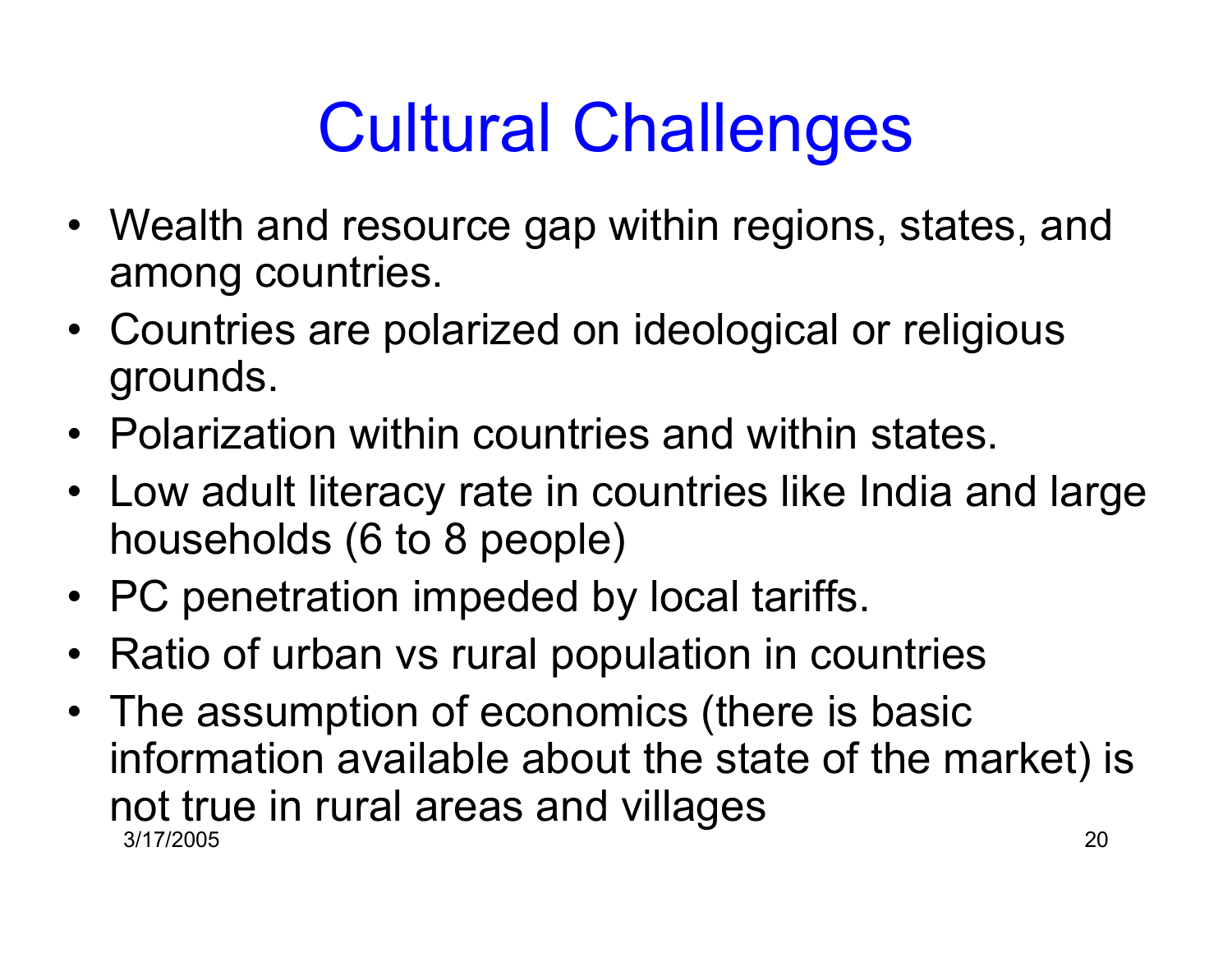## Rural Areas

- Rural mass market has numbers on its side.
- It is a long-term challenge for the PC industry to attract<br>this segment to the PC platform this segment to the PC platform.
- This market will likely choose PC alternatives, such<br>as smartphones and thin clients as smartphones and thin clients.
- This group has poor communication infrastructure, low-income, and very price-sensitive.
- They lack community infrastructure, funding, communications, and reliable power sources tosupport PC platforms.
- 3/17/2005 $5^{21}$ • Wireless communication, solar power, fuel cells and<br>ether advanced technologies can play a rele other advanced technologies can play a role.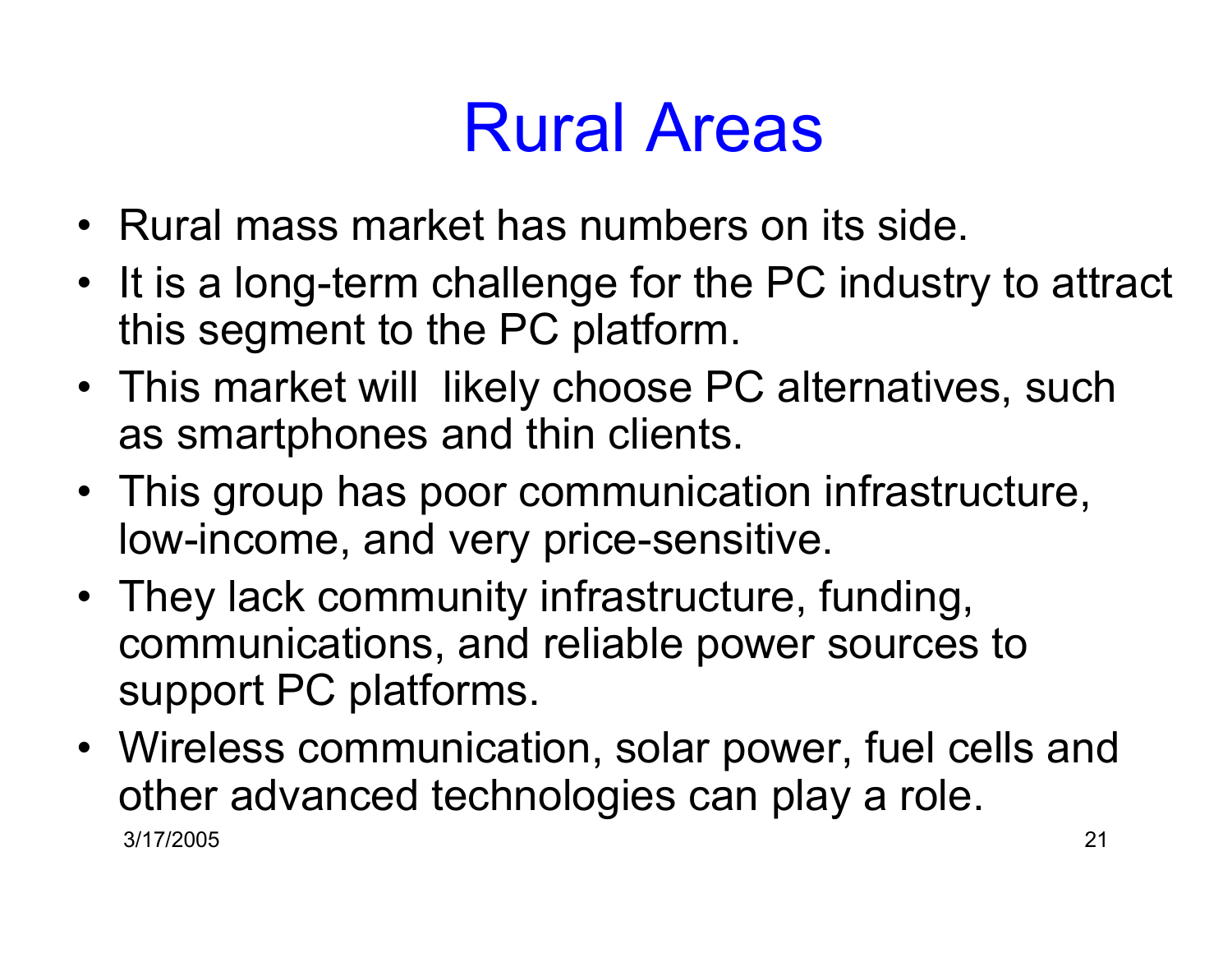### Co-operation Mechanisms

- Establish an R&D Center in Irvine, CA for UTOPIA with<br>mesianal contage in Karea and India (UTDarehau) regional centers in Korea and India (IITBombay).
- Initial funding by Govts. and invite industries from Korea,<br>Lange China, India, and USA to because members of Japan, China, India, and USA to become members ofUTOPIA center.
- •Five year commitment from industry (\$100K per year plus one scientist per year) and ten members to make itsustainable after the initial three year Govt. support.
- Results available to members of the center for further development and commercialization
- to work with the center on projects.  $\begin{array}{cc} \Sigma_{22} & \Sigma_{12} \end{array}$ • Invite postdocs and professors from member countries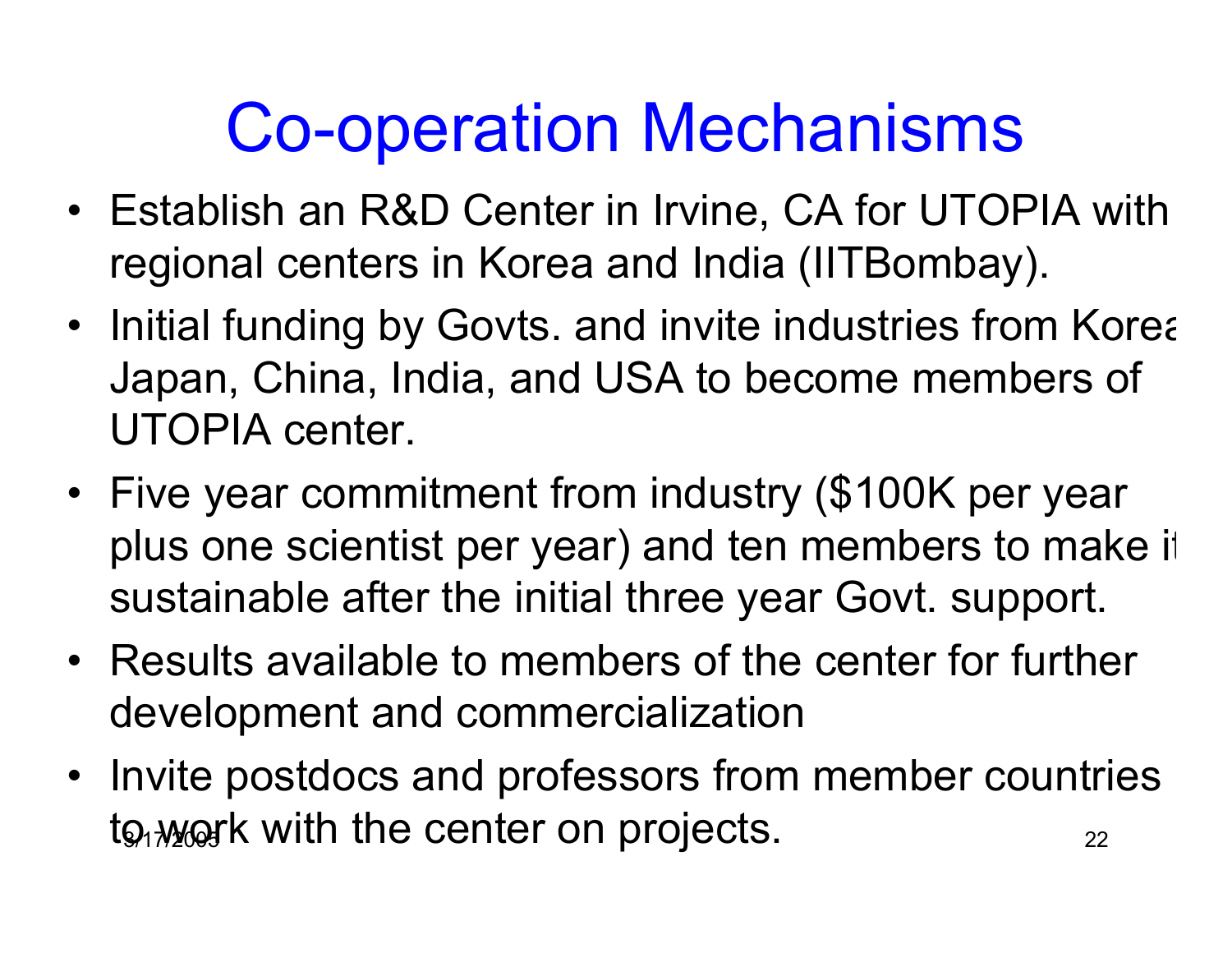### Focus at Centers

- •Real-time and distributed computing, OS support for real-time context gathering, gridcomputing - UCI and Konkuk Univ.
- •Reality computing - 3-D Graphics for mobile devices, context gathering framework research,and ambient intelligence research - YonseiUniv. and others in Korea
- $p$ rojects IIT Bombay  $_{23}$ •User interfaces, speech recognition, applications and rural area demonstration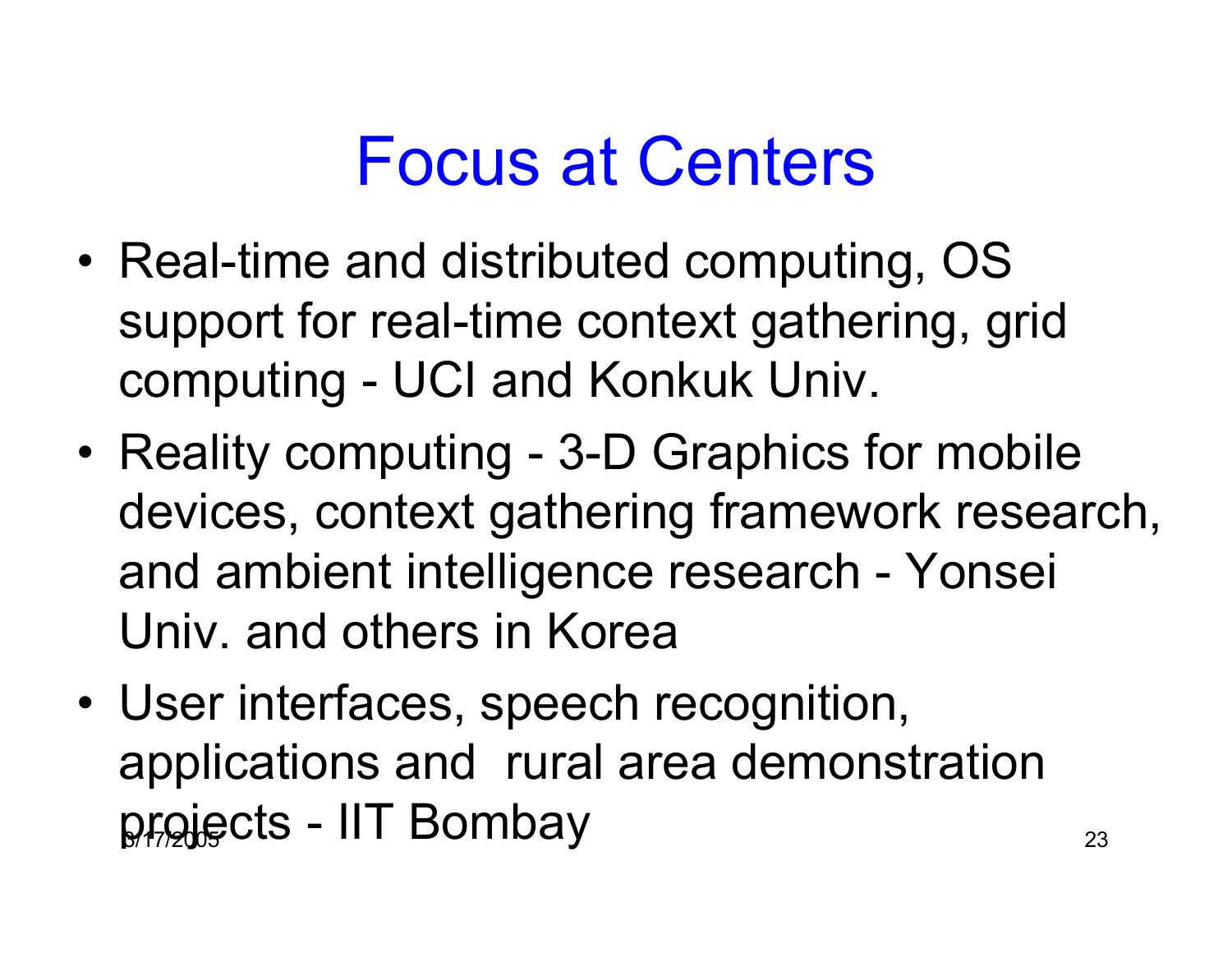#### Leverage Mechanisms Developed for Distributedand Grid Computing

- Grid Coordinated resource sharing and problem<br>colving in dynamic multi institutional virtual solving in dynamic multi-institutional virtualorganizations
- Resources are not subject to centralized control.
- Standard and open protocols and interfaces to meet<br>diverse poods and integrate different resources diverse needs and integrate different resources
- Different QoS for different applications and users
- Also leverage Information Grid for obtaining important<br>clate and knowledge about things data and knowledge about things.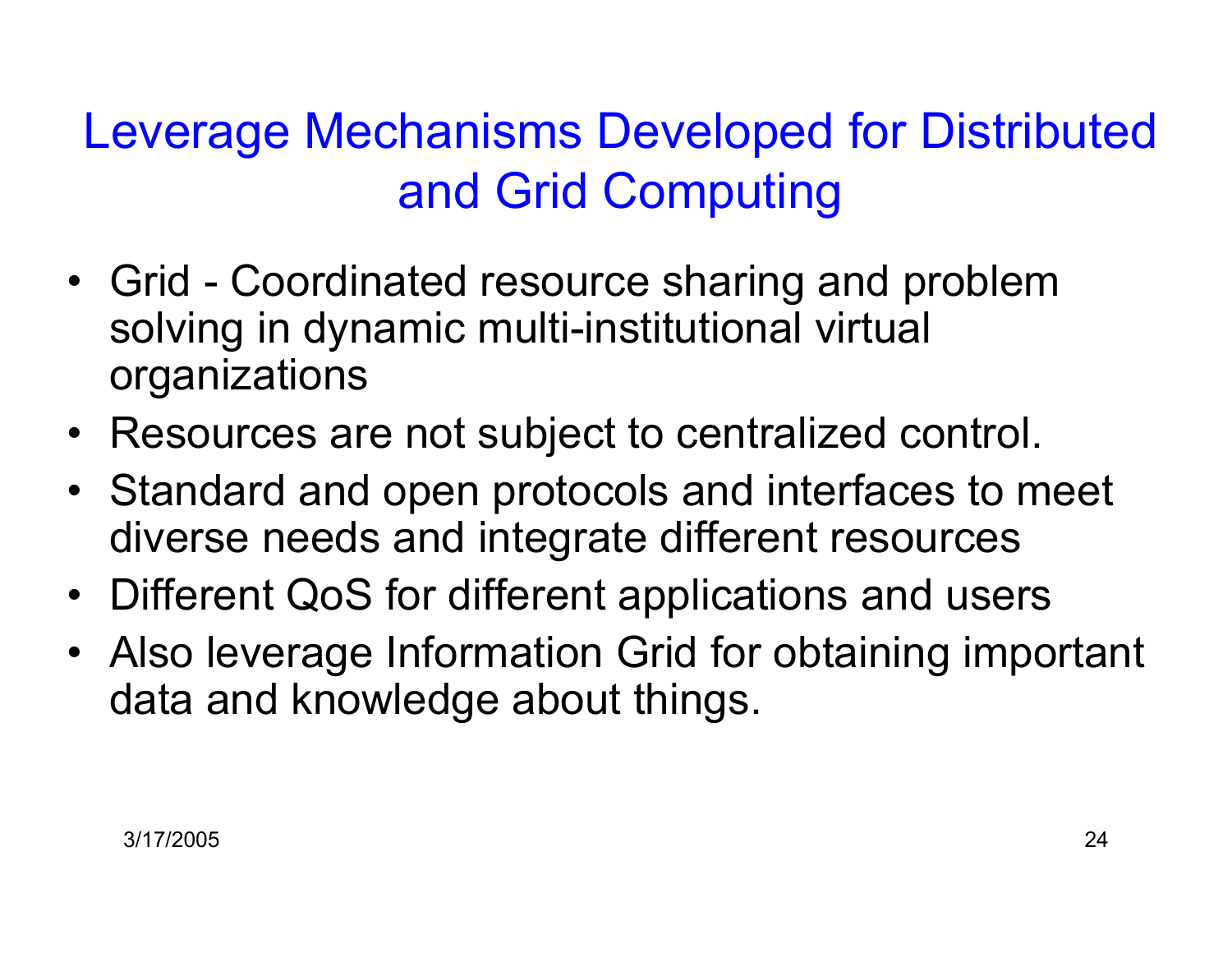# Utilizing Computing Resources

- Livny devised a system known as Condor, a way for overworked computers to delegate their work to their under-usedcounterparts.
- Since Condor, the ability to unite computers for a single project<br>has evolved into established concents such as clustering has evolved into established concepts such as clustering,parallel computing, render farms, load-balancing, anddistributed computing.
- $\bullet$ In 2001, a new vision has emerged — 'grid computing'. The<br>idea is that just as no-one wonders which power station idea is that, just as no-one wonders which power station provides the electricity that powers a computer, computers linked together over the Internet into grids will provide all the resources – be they storage, databases, processing power orapplications – that anyone needs, whenever they need it.
- $\bullet$  Globus, an open source middleware for grid computing, and real-time middleware could be combined to provide services.
- •There are over 700 million PCs around the world.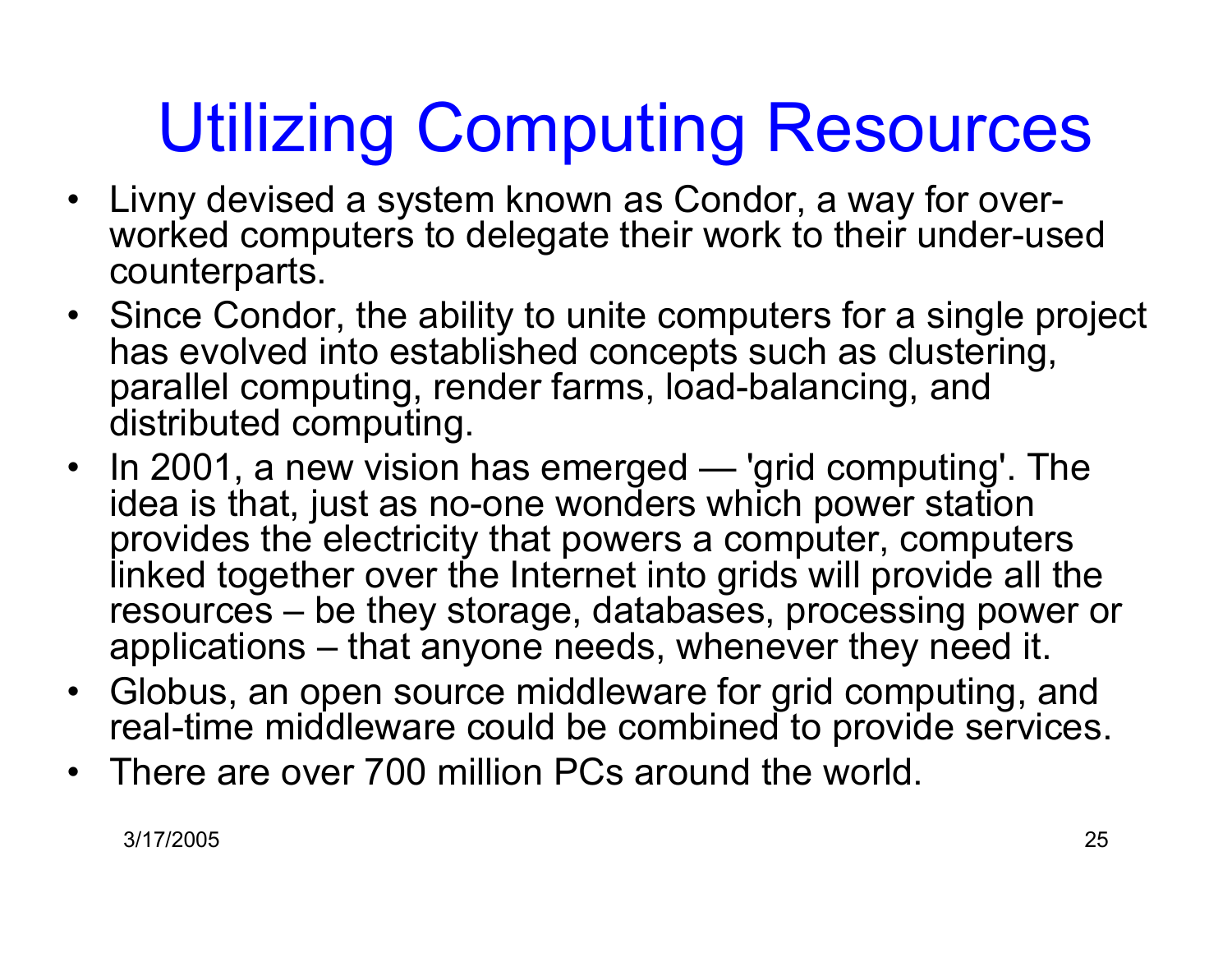# UTOPIA - Financial Requirements

- • Capital for development must be available frommany sources
- •Liberalized foreign direct investment (FDI)
- Links to world markets
- •Legal protection for entrepreneurs
- •Finances for domestic private businesses must<br>be less restrictive be less restrictive
- •Good institutions and private ownership are vital for economic growth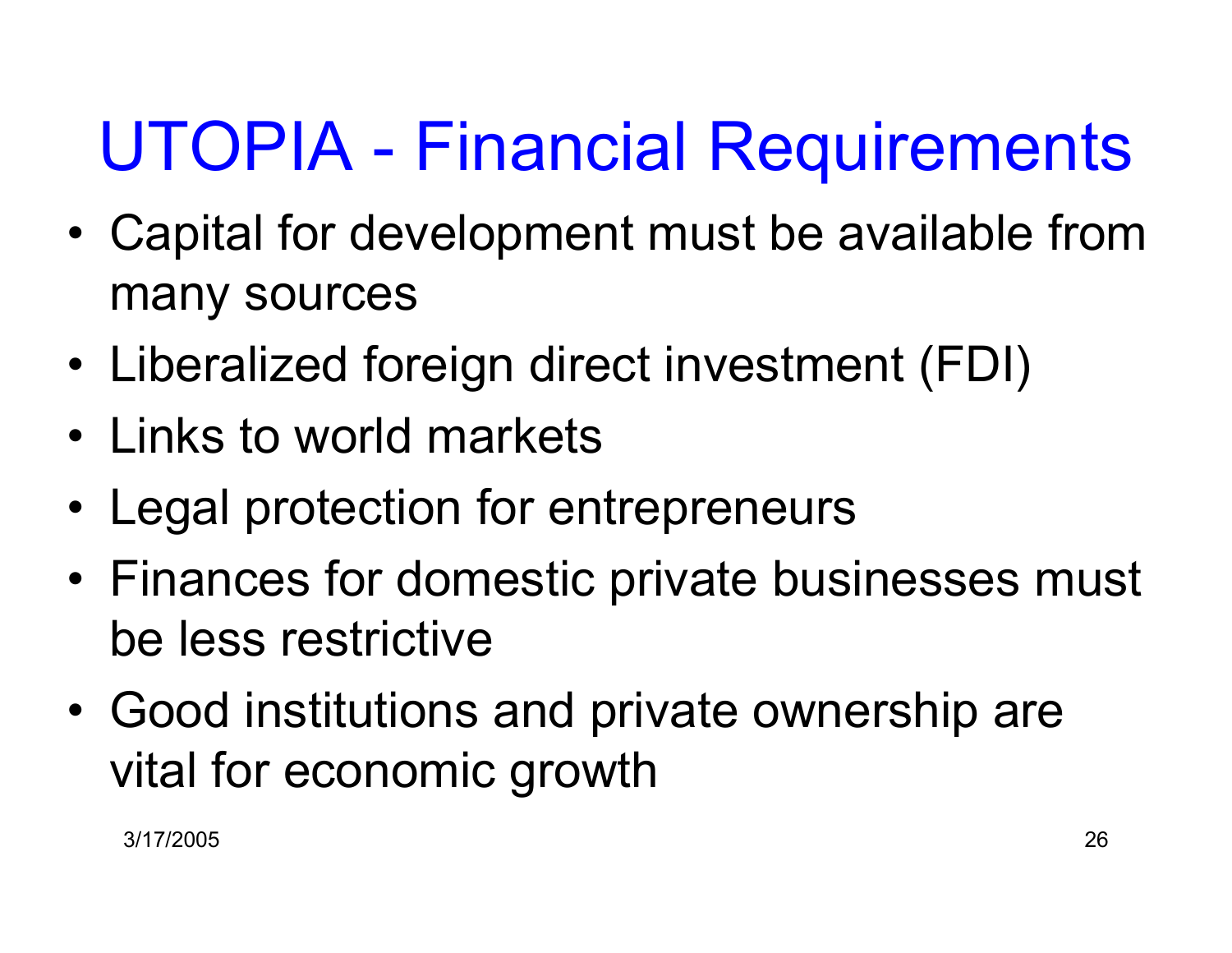- Remove barriers to telecom competition
- •Provide escape mechanisms for entrepreneurs
- •Provide mobility to escape inefficient institutions
- Rural and backward regions must be groomed using indigenous entrepreneurs
- FDI is an urban phenomenon and must be<br>exactually aboar used carefully observed
- • Hospitable financial institutional environment for the countryside entrepreneurial talent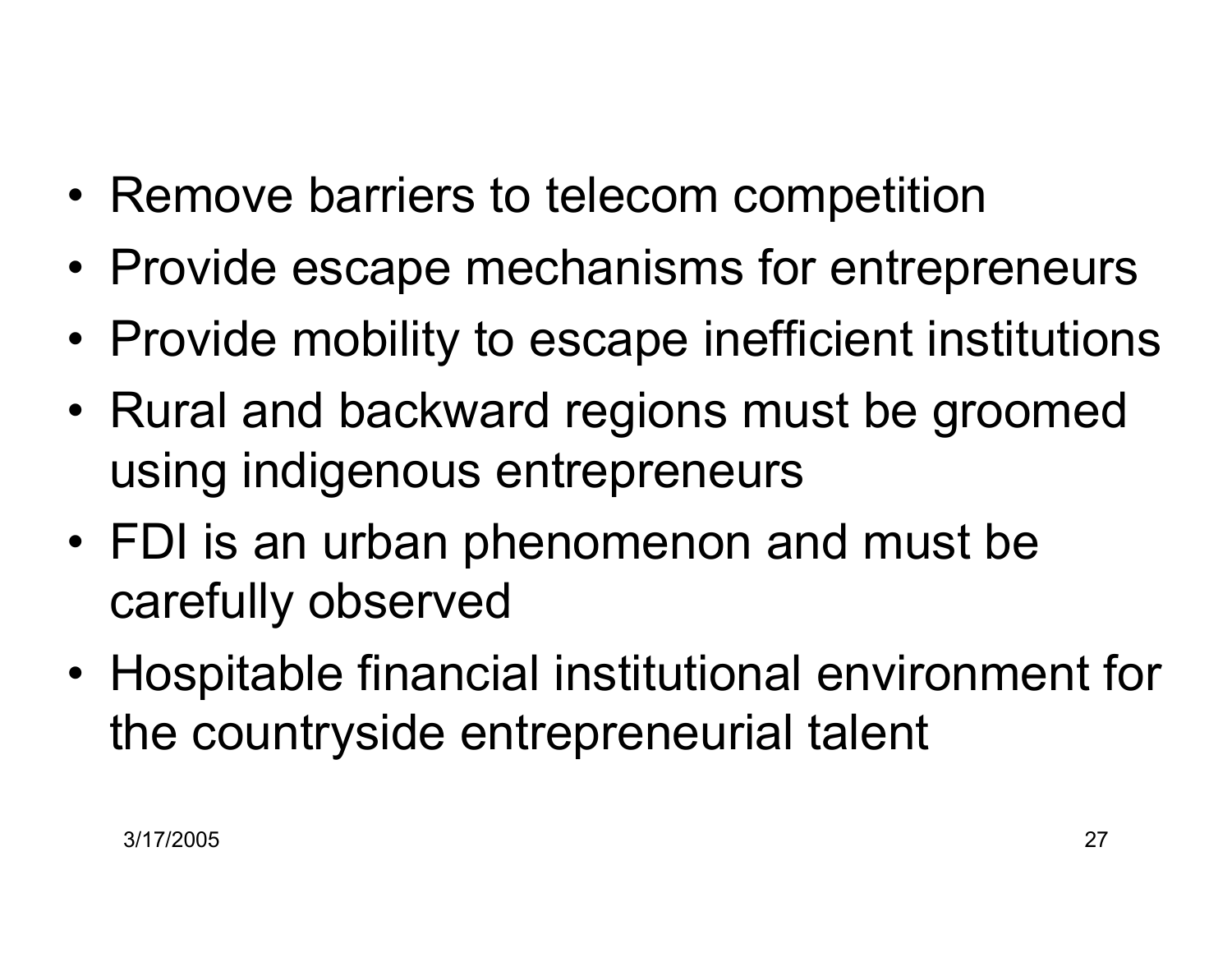# UTOPIA - Legal Requirements

- Institute legislation to protect private property<br>siskte rights
- •Grant rights to small scale IT industrial workers so that they can have ownership
- •Income distribution will boost consumption of goods and demand for UTOPIA
- •Adopt sustainable growth paths for all sectors of the economy
- 3/17/2005 <sup>28</sup> •One nation and two systems might not be<br>example for all conduing appropriate for all countries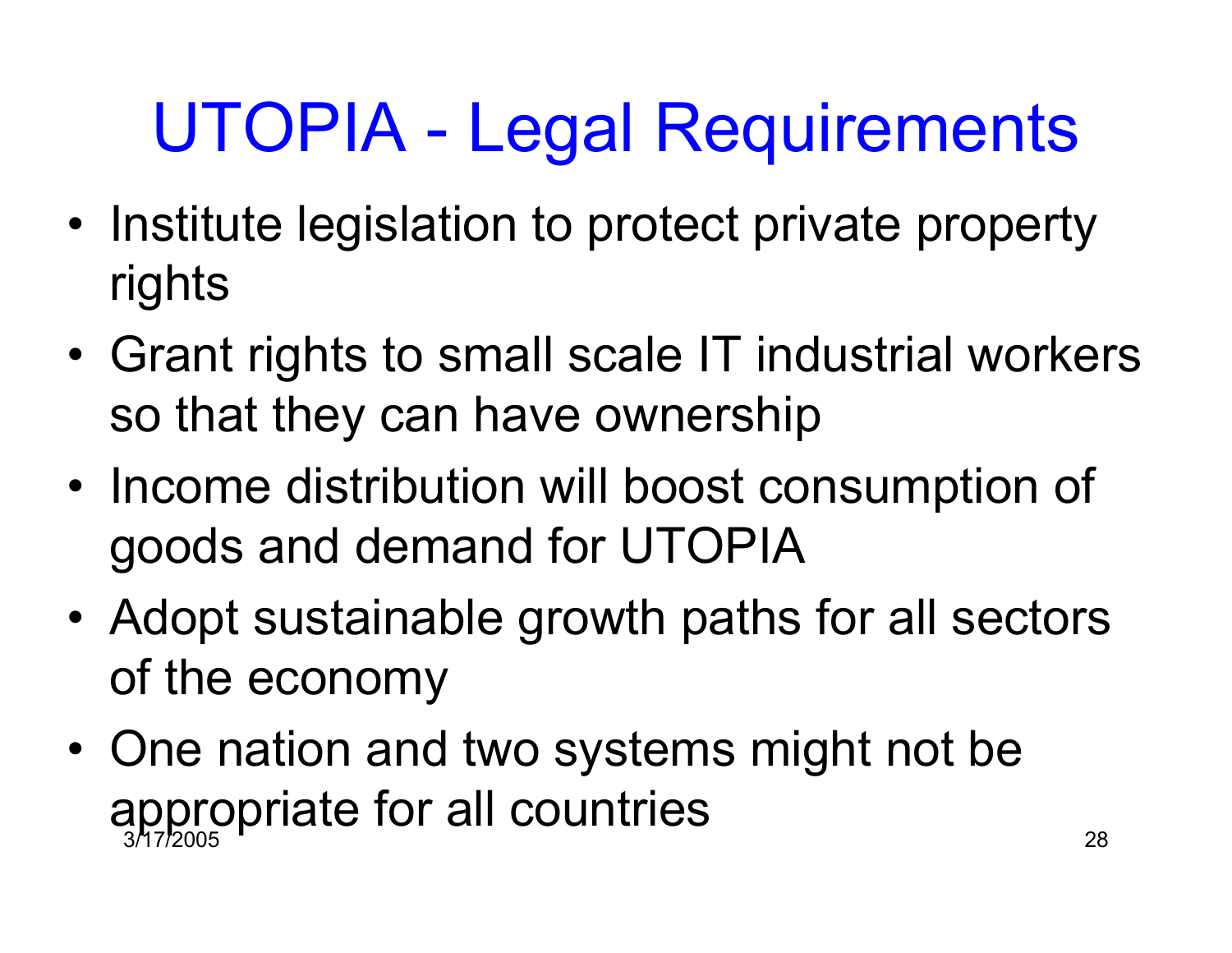## Marketing & Pricing Structure

- • UTOPIA / ICT4B – provide cell phones, PDAs, handsets, or thin clients free of charge or for anominal price and gain market share rapidly
- •Fixed price for access– good for rural areas
- Price based on total time spent accessing
- Bandwidth based pricing
- •Service based pricing
- •On-demand TV, movies, guidance,and music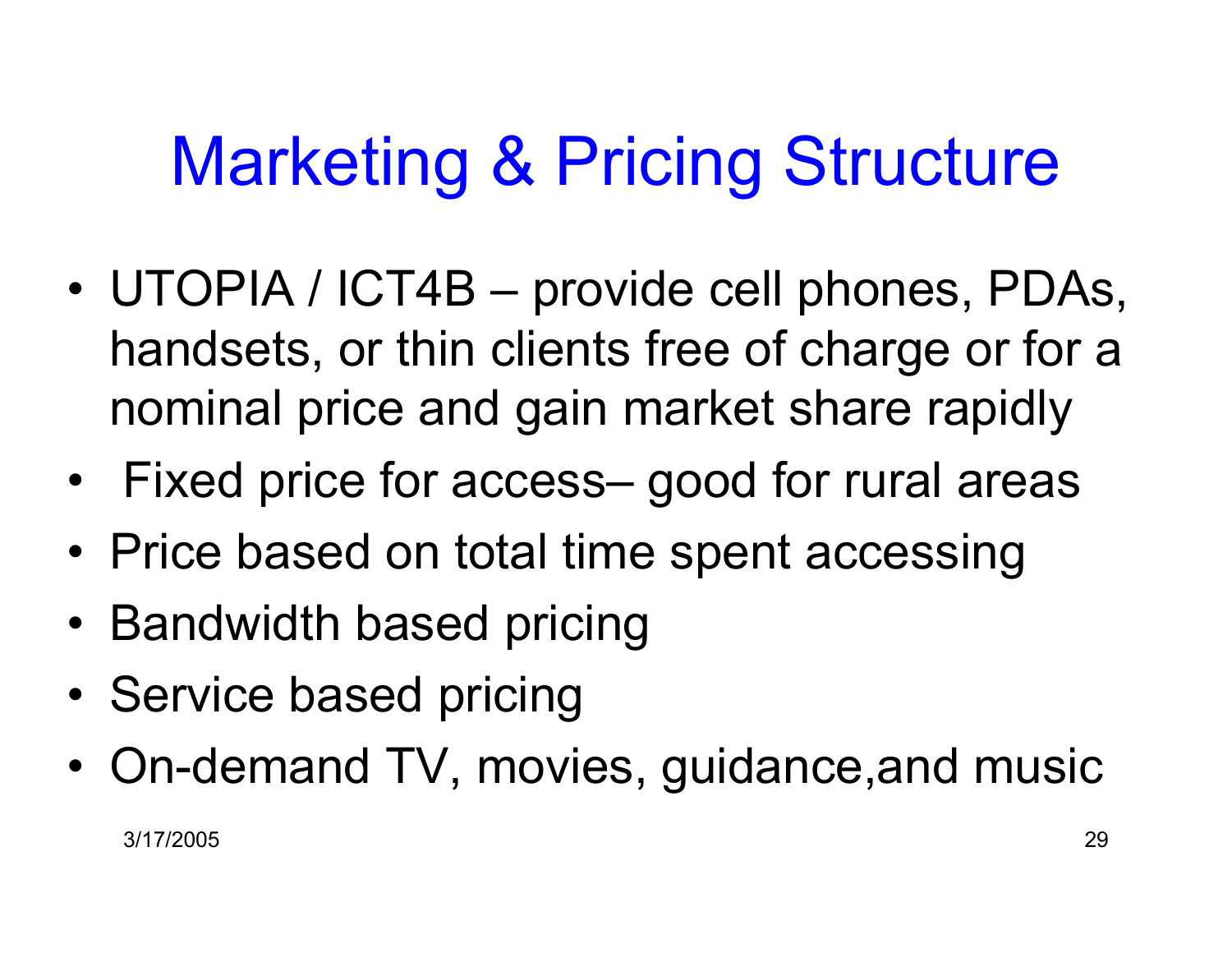### Success Stories – China/India

- •Lenovo – PC – Hong Kong HQed
- •TCL – TV sets
- •GALANZ – Microwave ovens
- •KELON Group – Refrigerator and A/C
- •LG in India - cell phones
- Nokia in India cell phones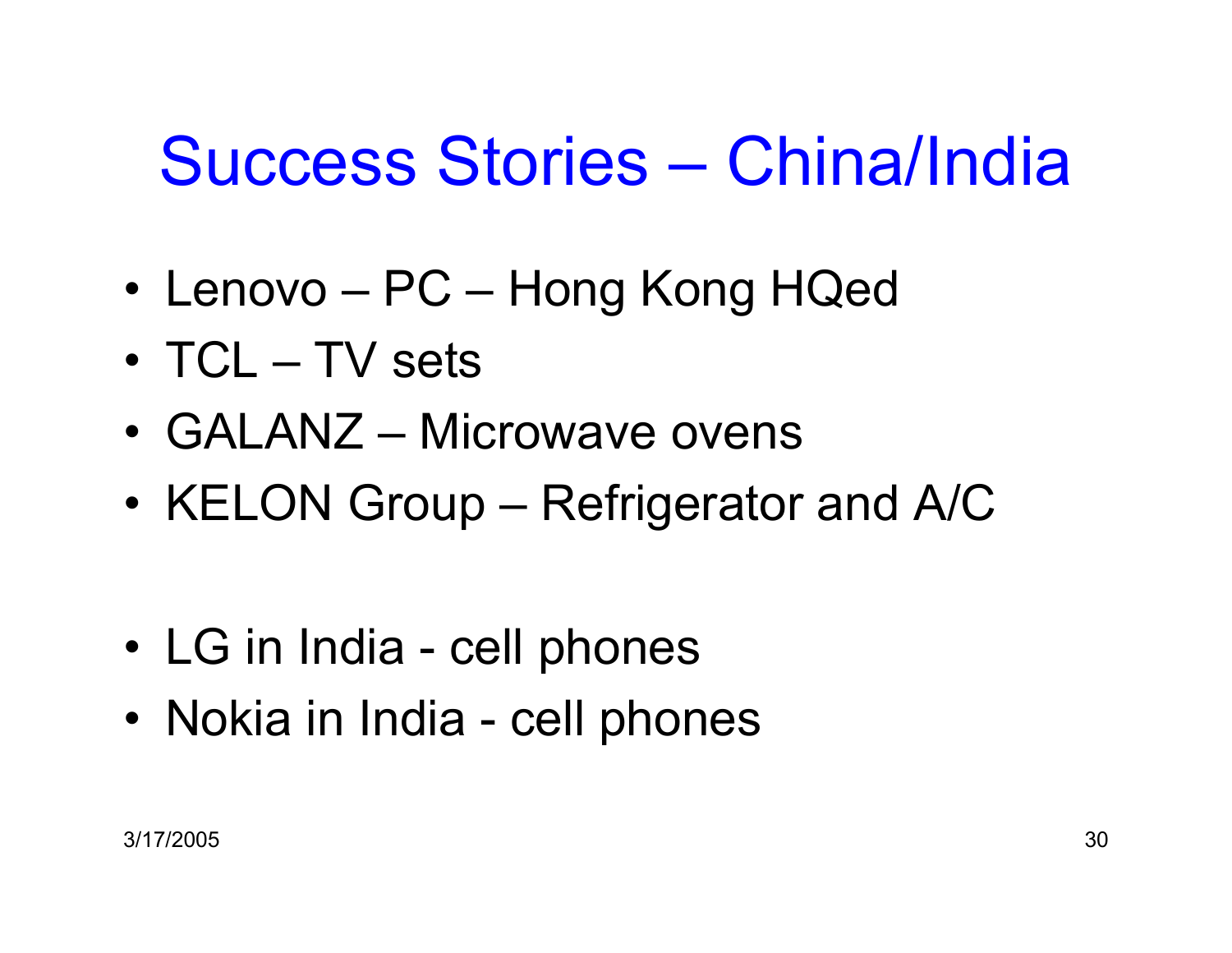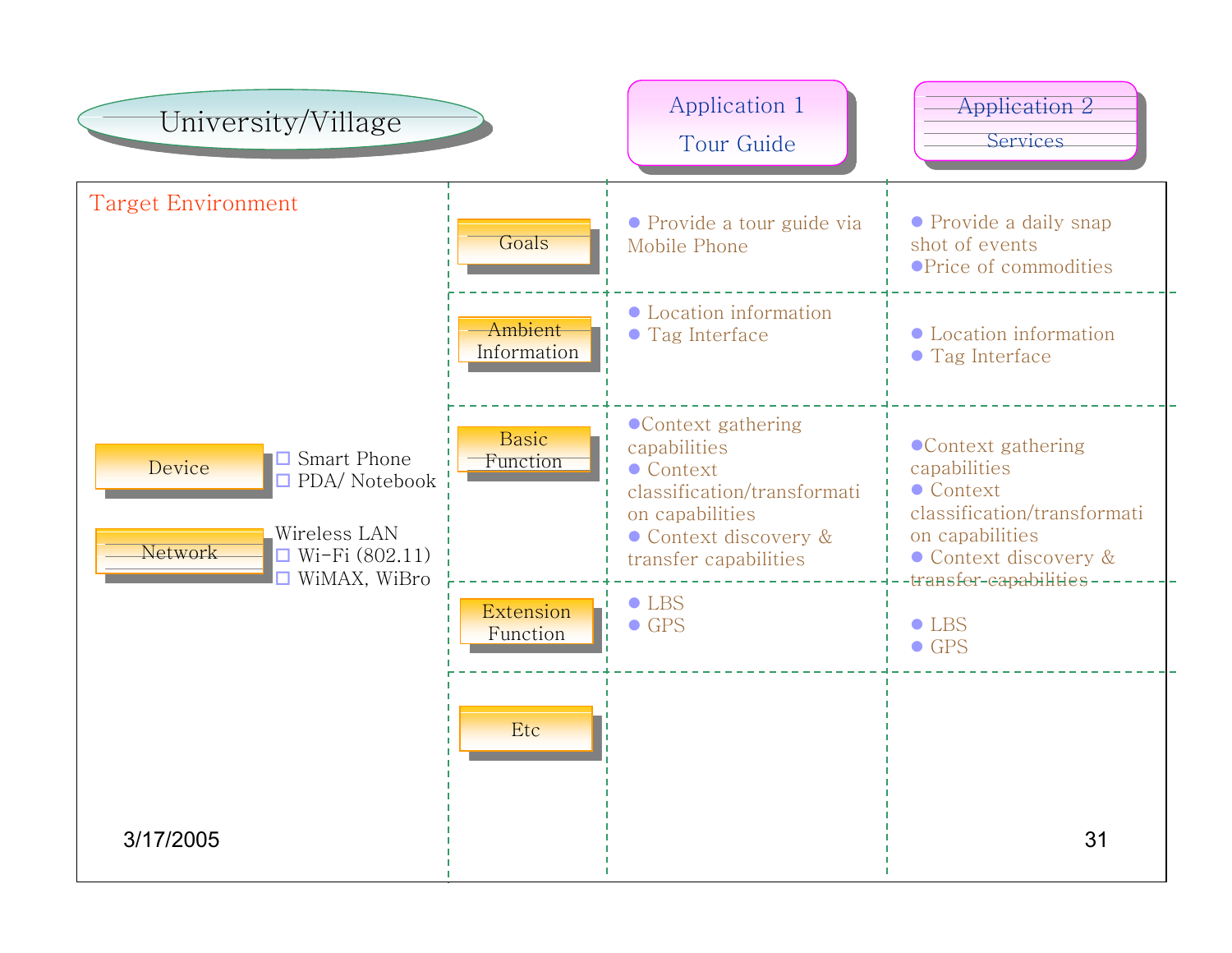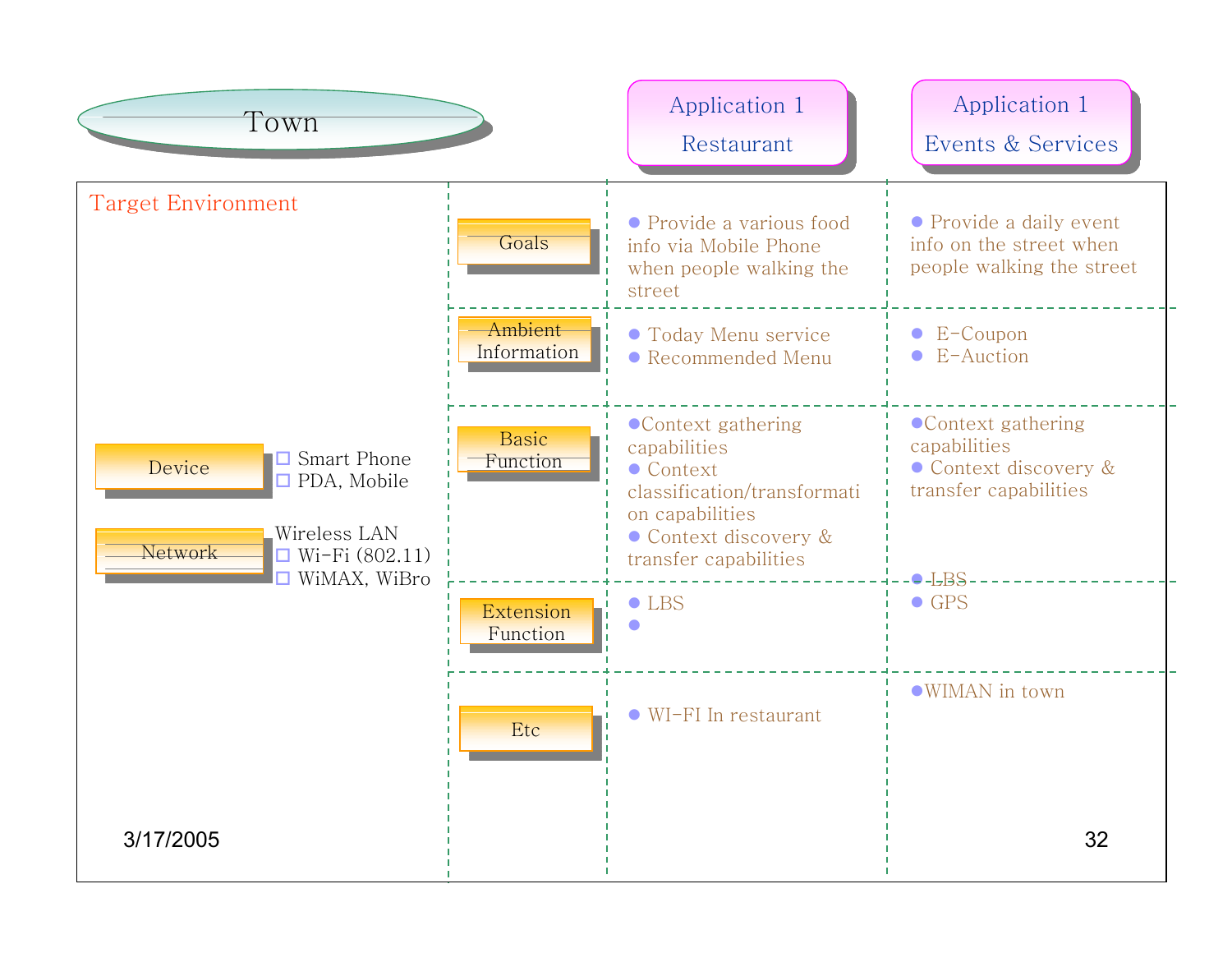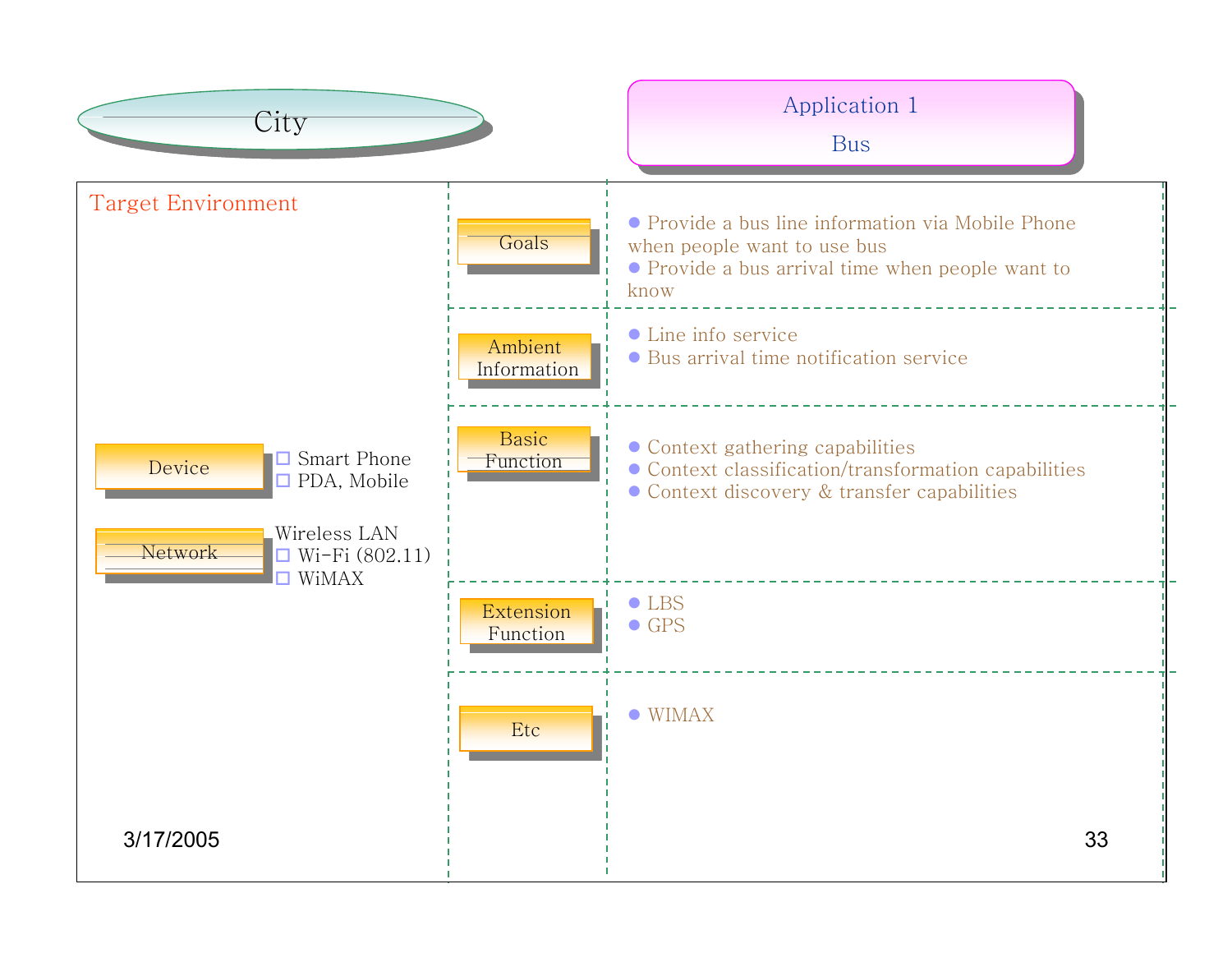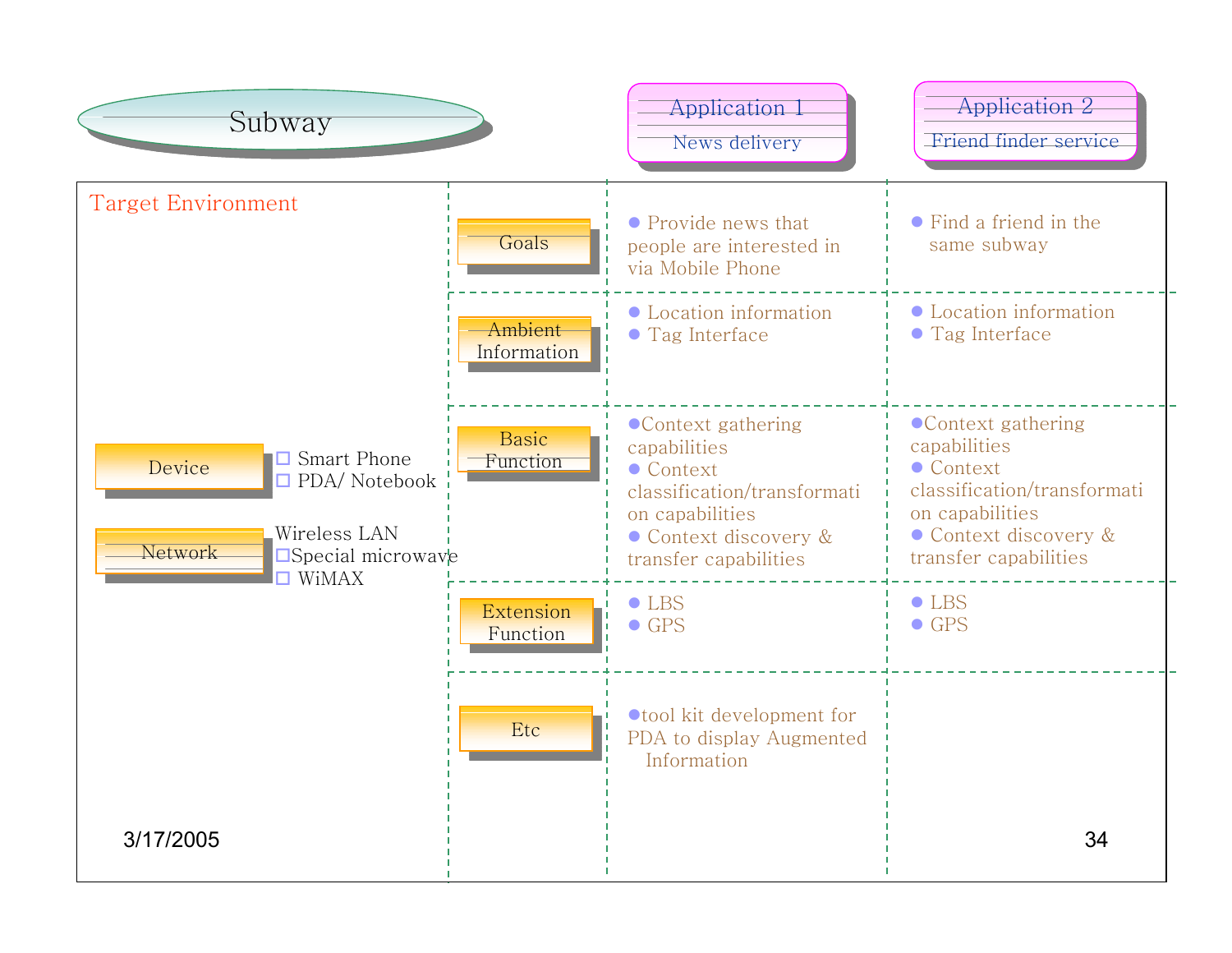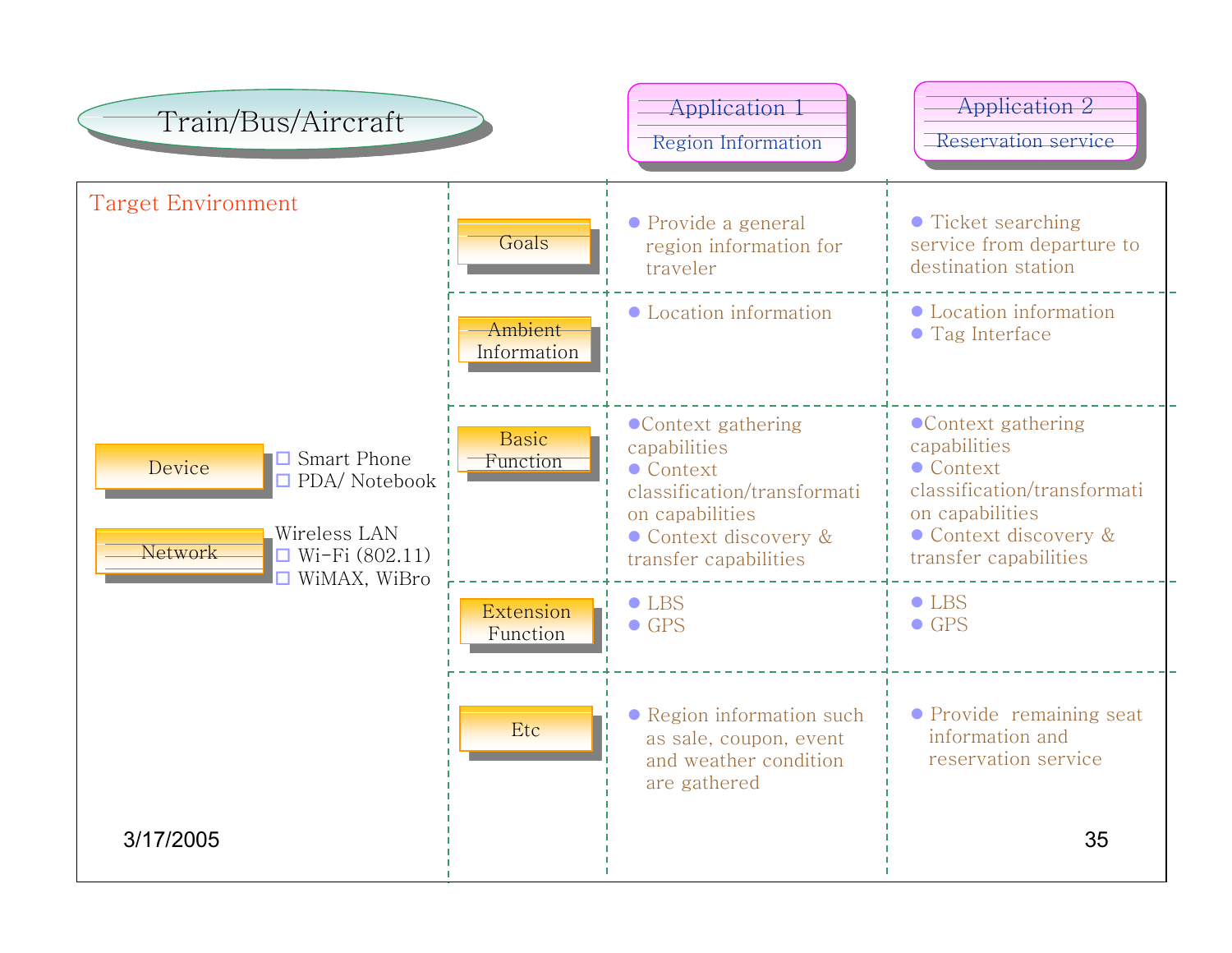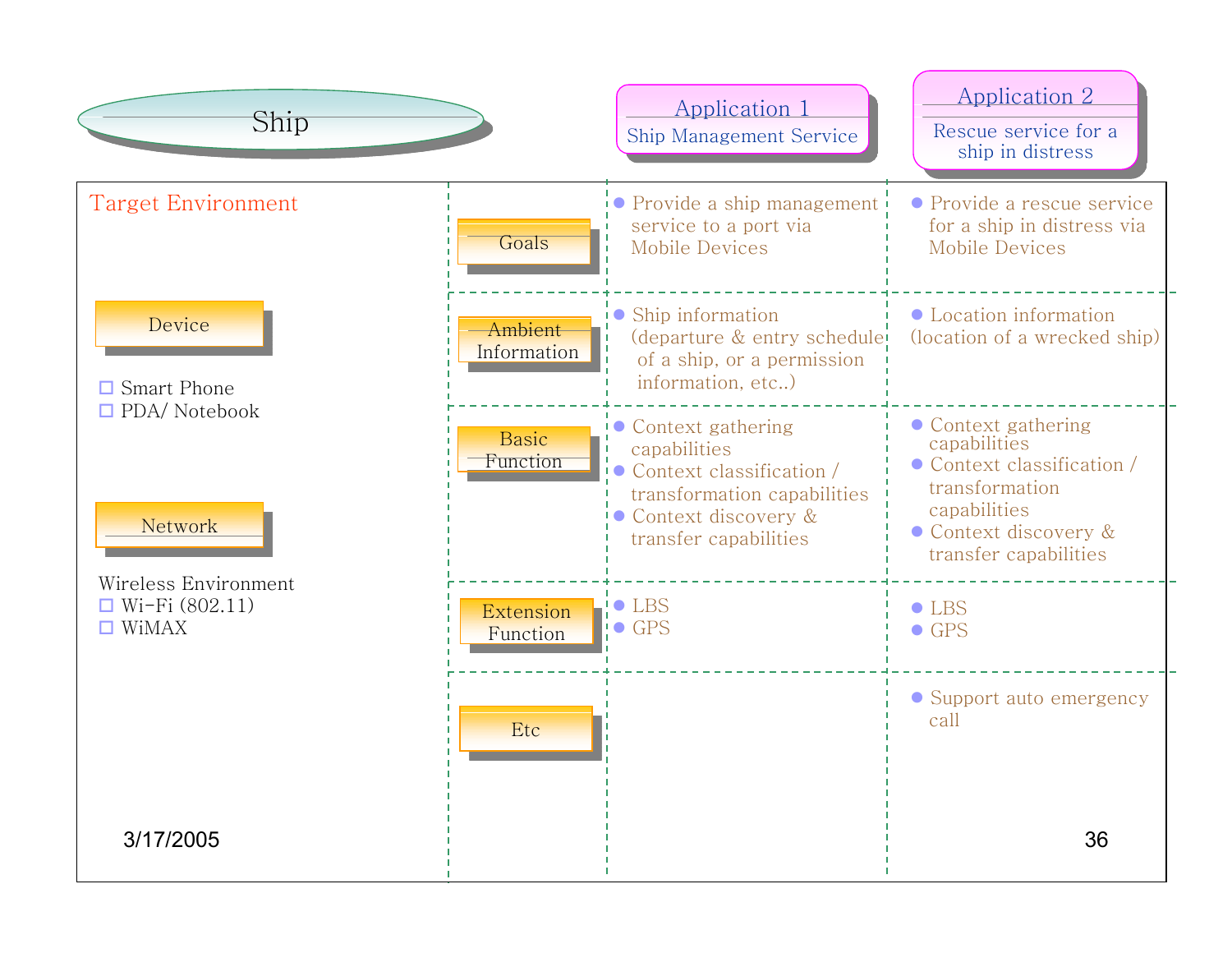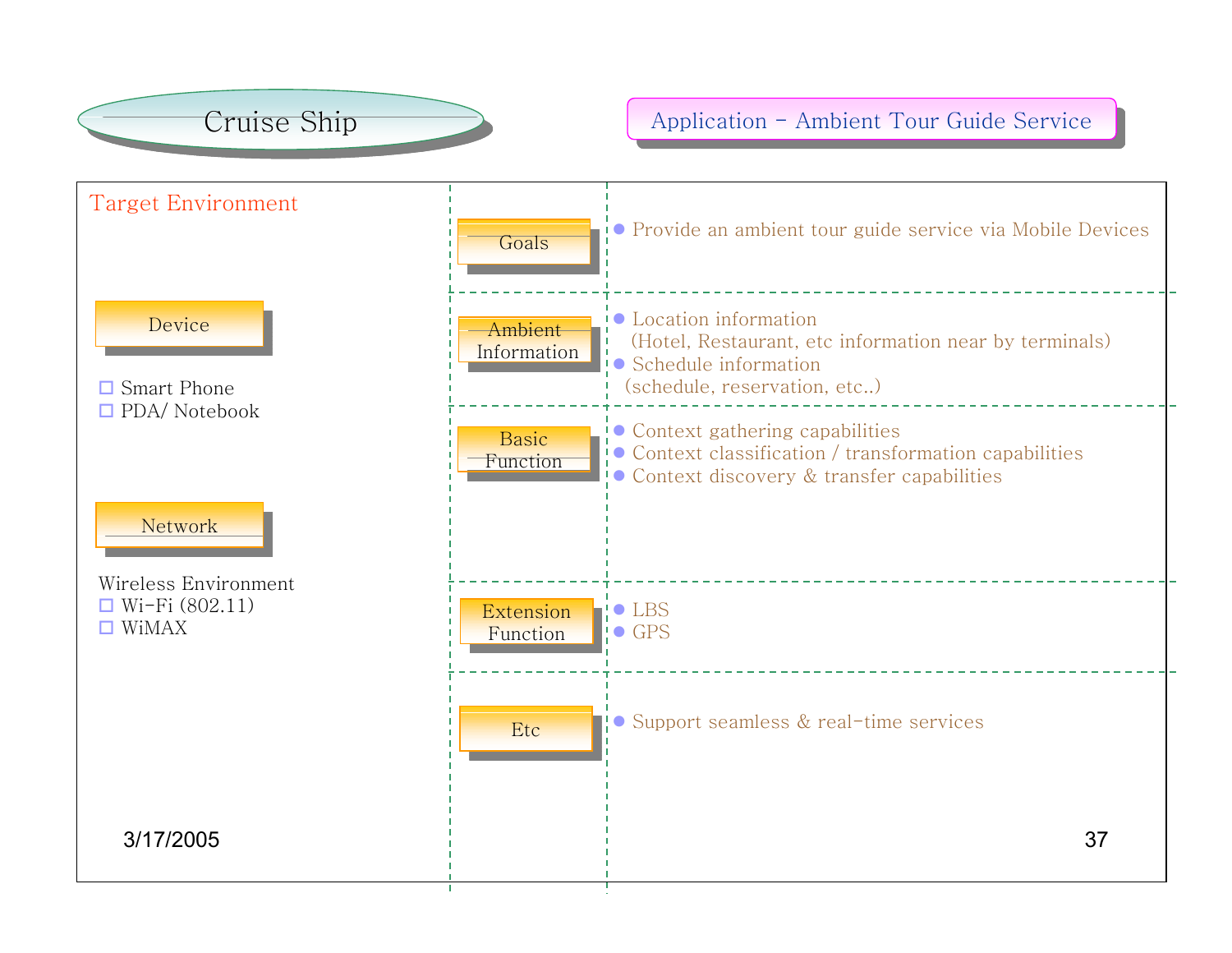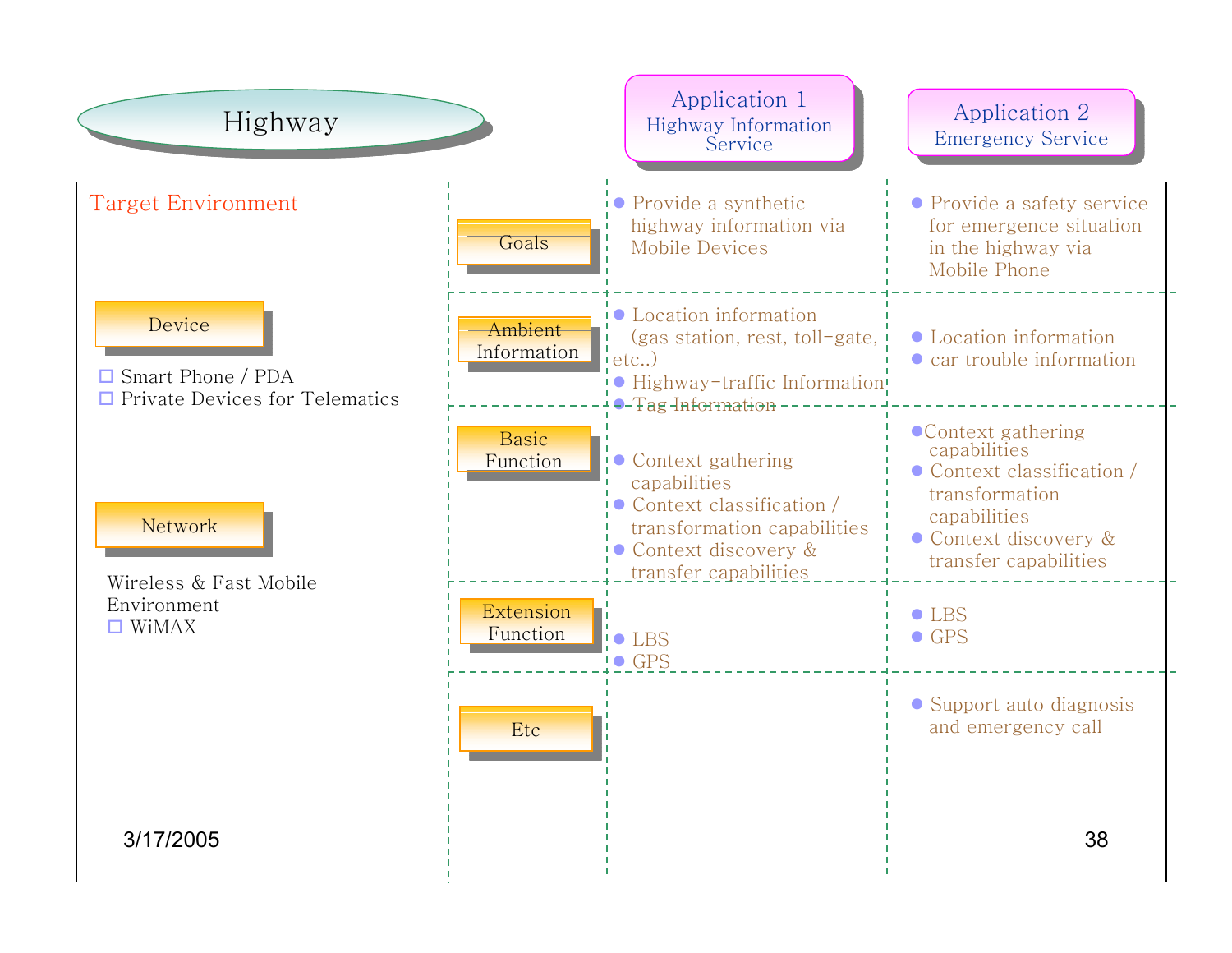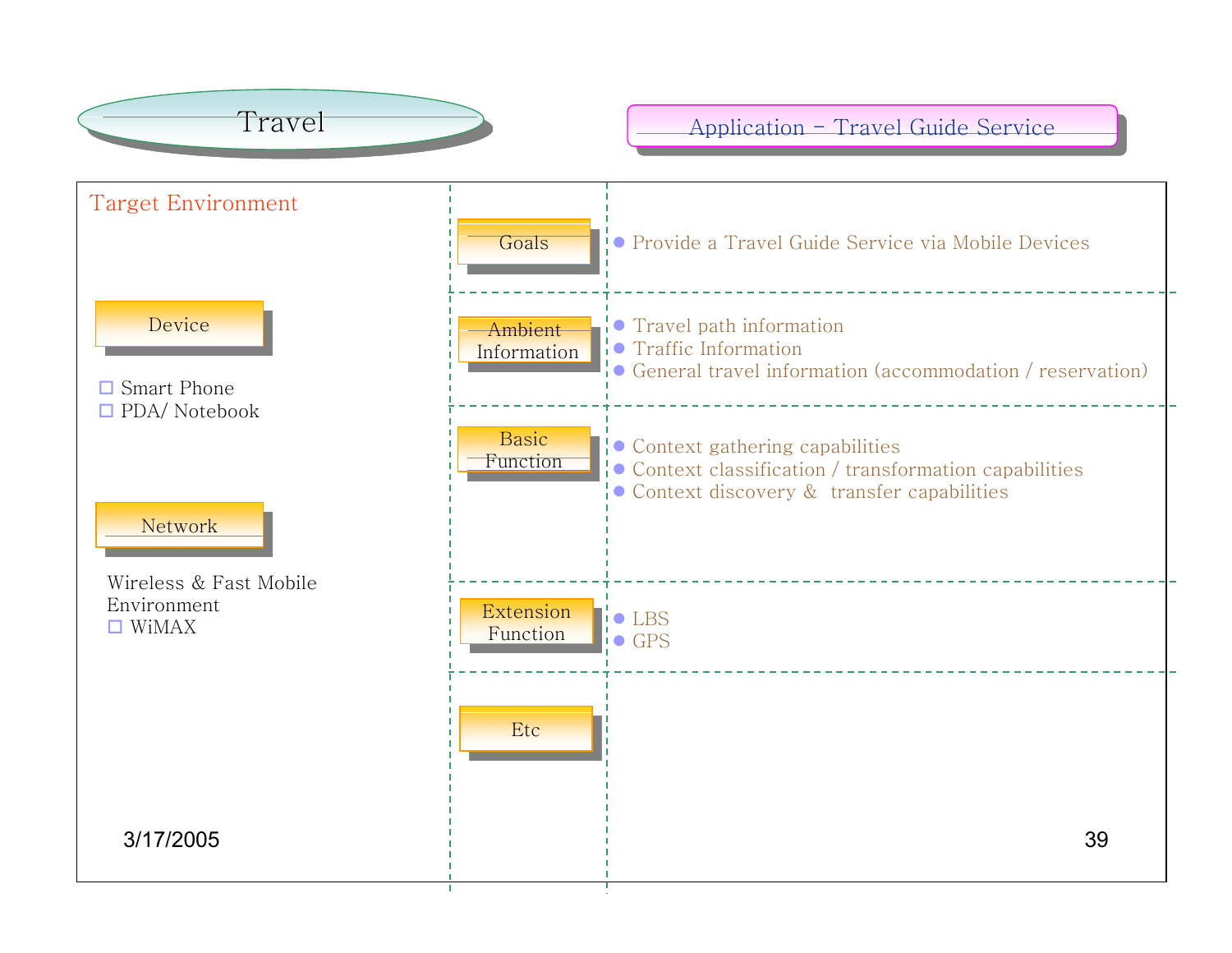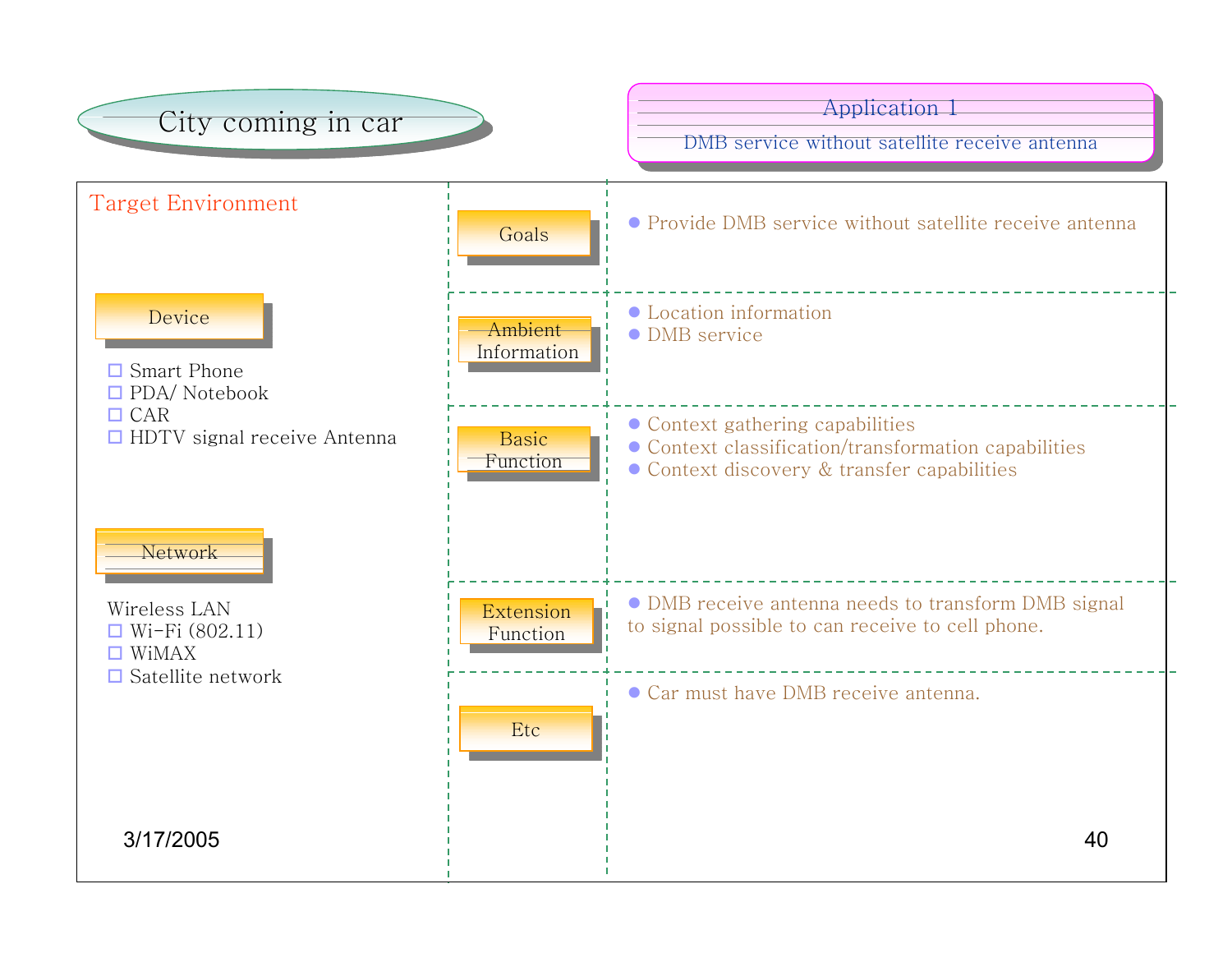